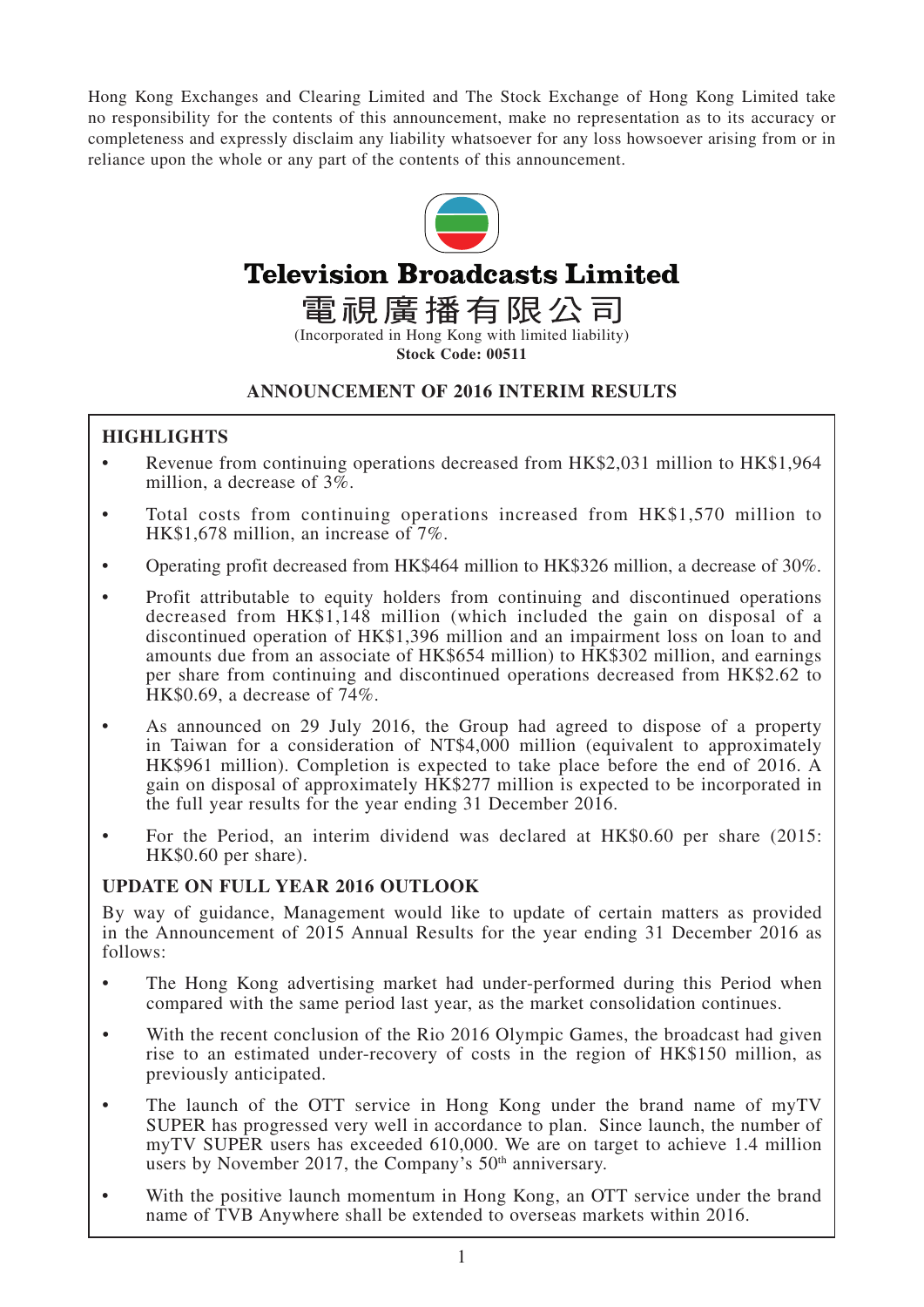The Board of Directors ("Board") of Television Broadcasts Limited ("Company" or "TVB") is pleased to announce the unaudited interim results of the Company and its subsidiaries (collectively, "Group") for the six months ended 30 June 2016 ("Period") as follows:

# **CONDENSED CONSOLIDATED INCOME STATEMENT**

FOR THE SIX MONTHS ENDED 30 JUNE 2016

|                                              |                | <b>Unaudited</b>         |            |  |
|----------------------------------------------|----------------|--------------------------|------------|--|
|                                              |                | Six months ended 30 June |            |  |
|                                              | <b>Note</b>    | 2016                     | 2015       |  |
|                                              |                | <b>HK\$'000</b>          | HK\$'000   |  |
| <b>Continuing operations</b>                 |                |                          |            |  |
| Revenue                                      | 3              | 1,963,809                | 2,030,706  |  |
| Cost of sales                                |                | (961, 400)               | (904, 466) |  |
| <b>Gross profit</b>                          |                | 1,002,409                | 1,126,240  |  |
| Other revenues                               | $\overline{4}$ | 39,510                   | 38,563     |  |
| Selling, distribution and transmission costs |                | (265, 363)               | (270, 325) |  |
| General and administrative expenses          |                | (450, 836)               | (395, 648) |  |
| Other gains/(losses), net                    |                | 313                      | (35, 043)  |  |
| Operating profit                             |                | 326,033                  | 463,787    |  |
| Finance costs                                |                | (947)                    | (3,484)    |  |
| Share of (losses)/profits of:                |                |                          |            |  |
| Joint ventures                               |                | (3,087)                  | 6,735      |  |
| Associates                                   |                | (4,126)                  | (32,766)   |  |
| Impairment loss on loan to and amounts       |                |                          |            |  |
| due from an associate                        |                | (14, 575)                | (654, 106) |  |
| Profit/(loss) before income tax              | 5              | 303,298                  | (219, 834) |  |
| Income tax expense                           | 6              | (54, 301)                | (65,005)   |  |
| Profit/(loss) for the period from            |                |                          |            |  |
| continuing operations                        |                | 248,997                  | (284, 839) |  |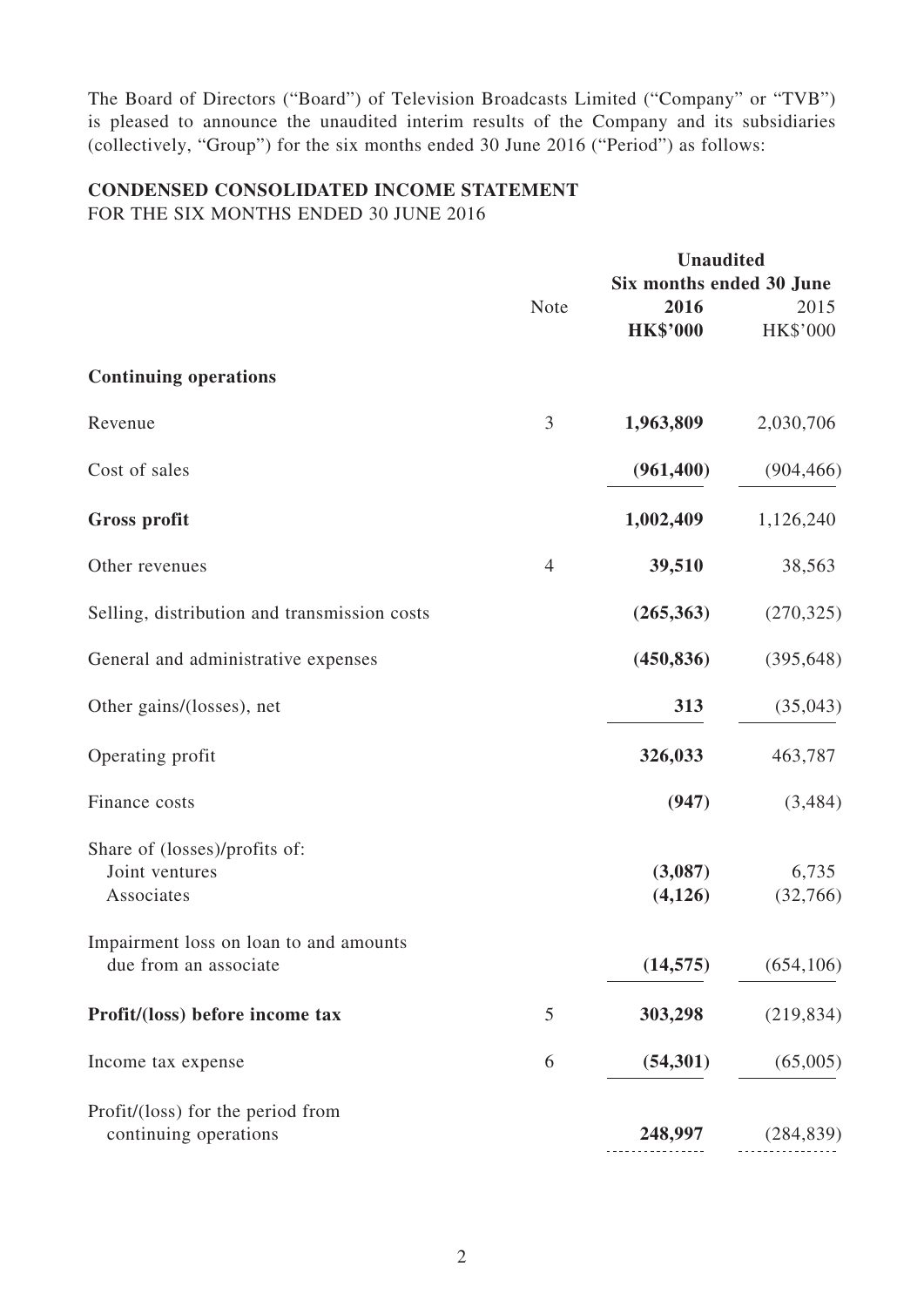## **CONDENSED CONSOLIDATED INCOME STATEMENT** (continued) FOR THE SIX MONTHS ENDED 30 JUNE 2016

|                                                                                                   |        |                          | <b>Unaudited</b> |  |
|---------------------------------------------------------------------------------------------------|--------|--------------------------|------------------|--|
|                                                                                                   |        | Six months ended 30 June |                  |  |
|                                                                                                   | Note   | 2016                     | 2015             |  |
|                                                                                                   |        | <b>HK\$'000</b>          | HK\$'000         |  |
| <b>Discontinued operations</b>                                                                    |        |                          |                  |  |
| Gain on disposal of a joint venture                                                               | 13(b)  | 78,028                   |                  |  |
| Deferred tax on disposal of a joint venture                                                       |        | (7,272)                  |                  |  |
| Profit for the period from discontinued operations                                                | 13(b)  |                          | 83,152           |  |
| Tax on dividend distributed prior to                                                              |        |                          |                  |  |
| completion of disposal                                                                            | 13(b)  |                          | (52, 726)        |  |
| Gain on disposal of discontinued operations                                                       | 13(b)  |                          | 1,395,770        |  |
|                                                                                                   |        | 70,756                   | 1,426,196        |  |
| Profit for the period                                                                             |        | 319,753                  | 1,141,357        |  |
| Profit/(loss) attributable to:<br>Equity holders of the Company                                   |        |                          |                  |  |
| - Continuing operations                                                                           |        | 230,970                  | (278, 158)       |  |
| - Discontinued operations                                                                         |        | 70,756                   | 1,426,196        |  |
|                                                                                                   |        | 301,726                  | 1,148,038        |  |
| Non-controlling interests                                                                         |        |                          |                  |  |
| - Continuing operations                                                                           |        | 18,027                   | (6,681)          |  |
|                                                                                                   |        | 319,753                  | 1,141,357        |  |
| Earnings/(loss) per share (basic and diluted)<br>for profit/(loss) attributable to equity holders |        |                          |                  |  |
| of the Company during the period                                                                  |        |                          |                  |  |
| - Continuing operations                                                                           | $\tau$ | <b>HK\$0.53</b>          | (HK\$0.64)       |  |
| - Discontinued operations                                                                         | $\tau$ | <b>HK\$0.16</b>          | HK\$3.26         |  |
|                                                                                                   |        |                          |                  |  |
|                                                                                                   |        | <b>HK\$0.69</b>          | HK\$2.62         |  |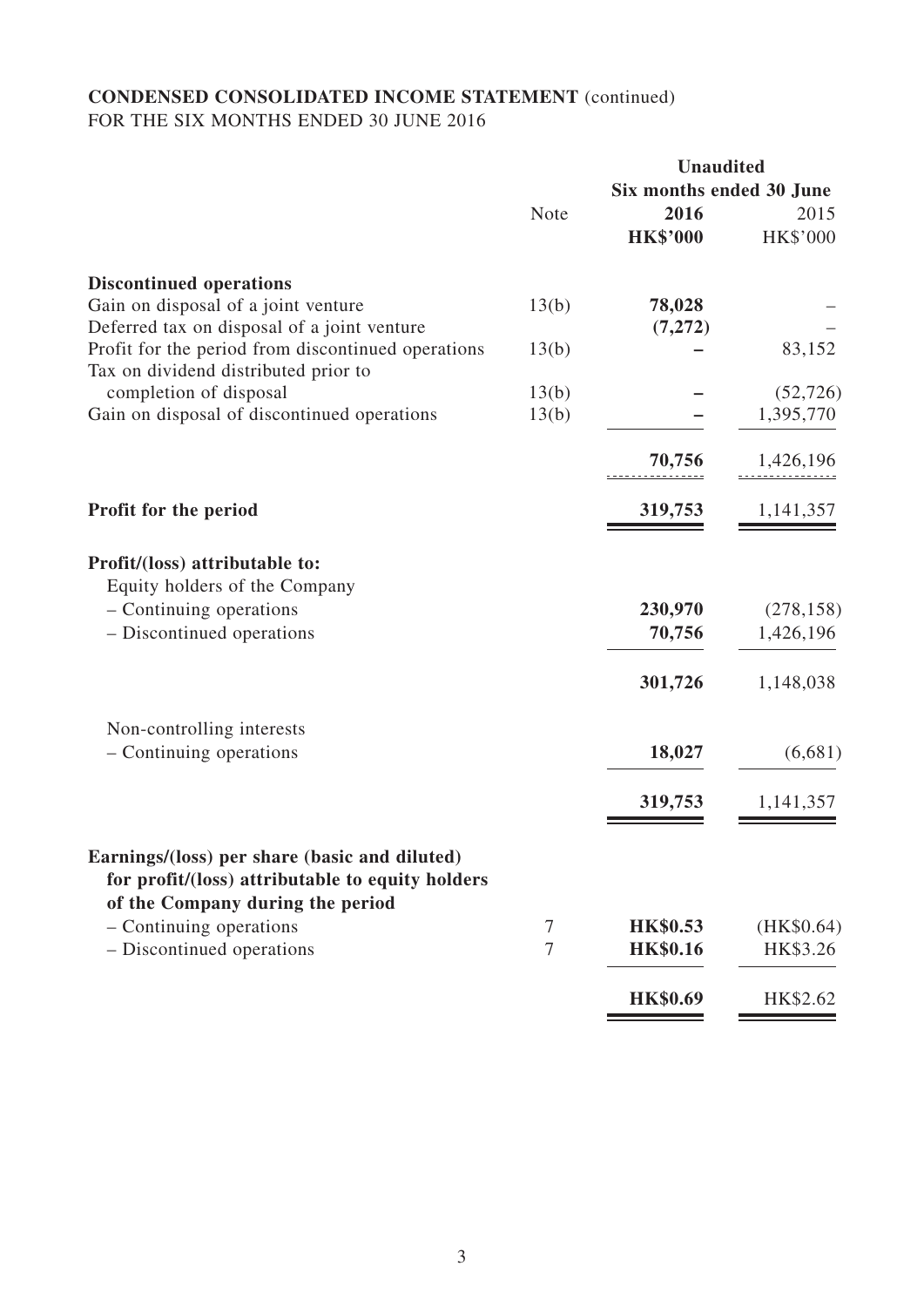## **CONDENSED CONSOLIDATED STATEMENT OF COMPREHENSIVE INCOME** FOR THE SIX MONTHS ENDED 30 JUNE 2016

|                                                  | <b>Unaudited</b>         |             |
|--------------------------------------------------|--------------------------|-------------|
|                                                  | Six months ended 30 June |             |
|                                                  | 2016                     | 2015        |
|                                                  | <b>HK\$'000</b>          | HK\$'000    |
| Profit for the period                            | 319,753                  | 1, 141, 357 |
| Other comprehensive income:                      |                          |             |
| Item that may be reclassified to profit or loss: |                          |             |
| Currency translation differences                 | 30,367                   | 53,882      |
| Reclassification adjustment to profit or loss on |                          |             |
| disposal of a joint venture                      | 1,311                    |             |
| Reclassification adjustment to profit or loss on |                          |             |
| disposal of subsidiaries                         |                          | 7,531       |
| Other comprehensive income for the period,       |                          |             |
| net of tax                                       | 31,678                   | 61,413      |
| Total comprehensive income for the period        | 351,431                  | 1,202,770   |
| Total comprehensive income for the period        |                          |             |
| attributable to:                                 |                          |             |
| Equity holders of the Company                    |                          |             |
| - Continuing operations                          | 264,615                  | (243,001)   |
| - Discontinued operations                        | 70,756                   | 1,452,401   |
|                                                  | 335,371                  | 1,209,400   |
| Non-controlling interests                        |                          |             |
| - Continuing operations                          | 16,060                   | (6,630)     |
| Total comprehensive income for the period        | 351,431                  | 1,202,770   |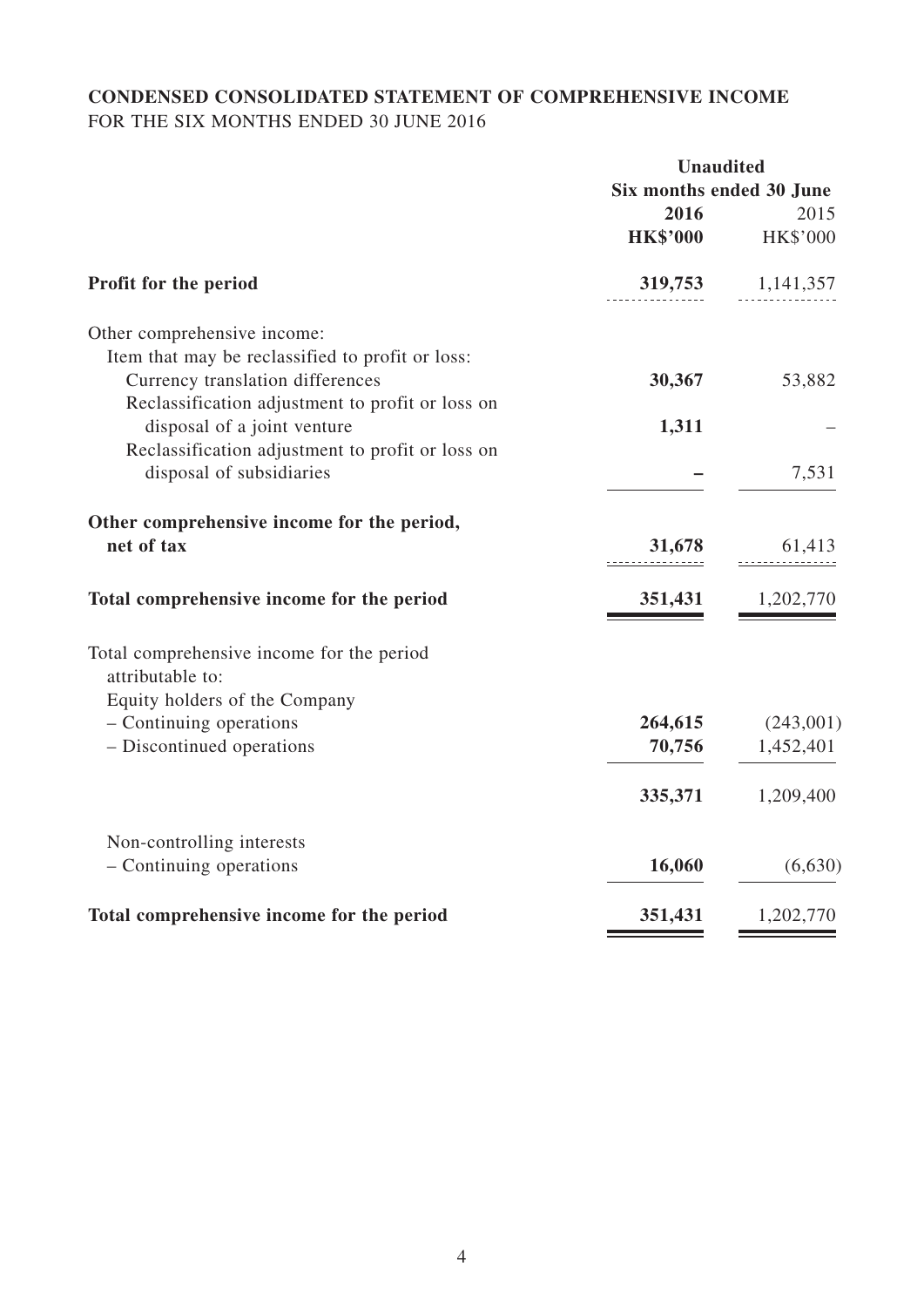# **CONDENSED CONSOLIDATED STATEMENT OF FINANCIAL POSITION**

## AS AT 30 JUNE 2016

|                                                                 | <b>Note</b> | 30 June<br>2016<br><b>Unaudited</b><br><b>HK\$'000</b> | 31 December<br>2015<br>Audited<br><b>HK\$'000</b> |
|-----------------------------------------------------------------|-------------|--------------------------------------------------------|---------------------------------------------------|
| <b>ASSETS</b>                                                   |             |                                                        |                                                   |
| <b>Non-current assets</b>                                       |             |                                                        |                                                   |
| Property, plant and equipment                                   |             | 1,692,565                                              | 1,687,364                                         |
| Investment properties                                           |             | 102,147                                                | 684,309                                           |
| Land use rights                                                 |             | 57,902                                                 | 59,948                                            |
| Intangible assets                                               |             | 35,716                                                 | 26,976                                            |
| Interests in joint ventures                                     |             | 23,242                                                 | 29,633                                            |
| Interests in associates                                         | 9           | 156,241                                                |                                                   |
| Available-for-sale financial assets                             |             | 47,436                                                 | 47,436                                            |
| Held-to-maturity financial assets<br>Deferred income tax assets |             | 306,552<br>16,277                                      | 37,299                                            |
| Loan and receivables                                            |             | 120,429                                                | 142,505                                           |
| Prepayments                                                     | 10          | 30,646                                                 | 55,529                                            |
|                                                                 |             |                                                        |                                                   |
| Total non-current assets                                        |             | 2,589,153                                              | 2,770,999                                         |
|                                                                 |             |                                                        |                                                   |
| <b>Current assets</b>                                           |             | 776,771                                                | 739,655                                           |
| Programmes, film rights and movies<br><b>Stocks</b>             |             | 47,785                                                 | 12,449                                            |
| Trade and other receivables, prepayments                        |             |                                                        |                                                   |
| and deposits                                                    | 10          | 1,714,108                                              | 1,866,517                                         |
| Tax recoverable                                                 |             | 46,806                                                 | 19,642                                            |
| Restricted cash                                                 |             | 1,873                                                  | 1,825                                             |
| Bank deposits maturing after three months                       |             | 85,112                                                 | 691,387                                           |
| Cash and cash equivalents                                       |             | 2,492,894                                              | 2,125,975                                         |
| Non-current asset held for sale                                 | 13(a)       | 590,012                                                | 884,854                                           |
|                                                                 |             |                                                        |                                                   |
| Total current assets                                            |             | 5,755,361                                              | 6,342,304                                         |
| <b>Total assets</b>                                             |             | 8,344,514                                              | 9,113,303                                         |
| <b>EQUITY</b>                                                   |             |                                                        |                                                   |
| Equity attributable to equity holders of the Company            |             |                                                        |                                                   |
| Share capital                                                   | 11          | 664,044                                                | 664,044                                           |
| Other reserves                                                  |             | 13,587<br>6,462,170                                    | (22,905)<br>7,039,291                             |
| Retained earnings                                               |             |                                                        |                                                   |
|                                                                 |             | 7,139,801                                              | 7,680,430                                         |
| <b>Non-controlling interests</b>                                |             | 171,803                                                | 155,743                                           |
|                                                                 |             |                                                        |                                                   |
| <b>Total equity</b>                                             |             | 7,311,604                                              | 7,836,173                                         |
| <b>LIABILITIES</b>                                              |             |                                                        |                                                   |
| <b>Non-current liabilities</b>                                  |             |                                                        |                                                   |
| <b>Borrowings</b>                                               |             |                                                        | 234,850                                           |
| Deferred income tax liabilities                                 |             | 289,686                                                | 321,776                                           |
| Total non-current liabilities                                   |             | 289,686                                                | 556,626                                           |
|                                                                 |             |                                                        |                                                   |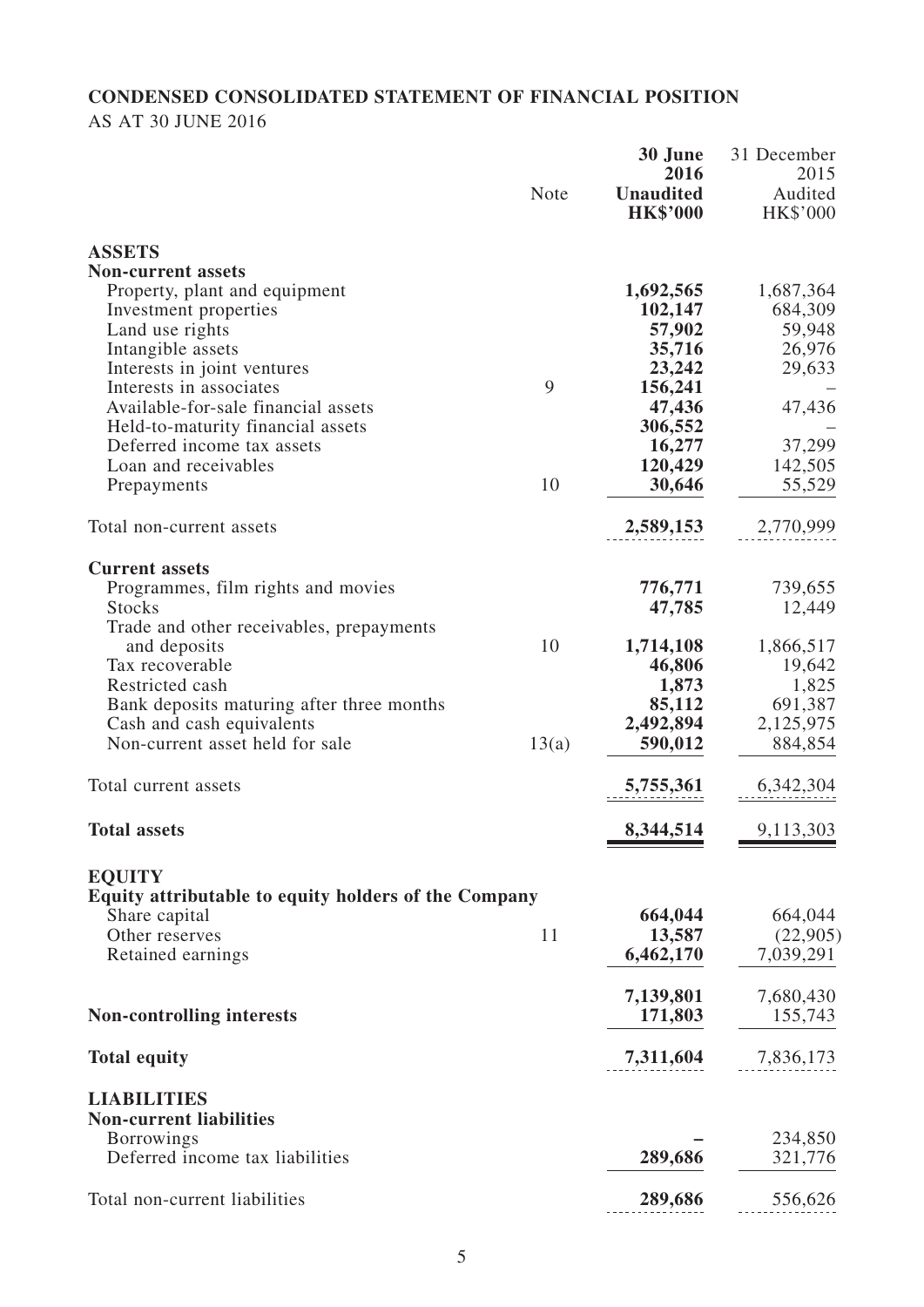## **CONDENSED CONSOLIDATED STATEMENT OF FINANCIAL POSITION** (continued) AS AT 30 JUNE 2016

|                                       |             | 30 June          | 31 December     |
|---------------------------------------|-------------|------------------|-----------------|
|                                       |             | 2016             | 2015            |
|                                       | <b>Note</b> | <b>Unaudited</b> | Audited         |
|                                       |             | <b>HK\$'000</b>  | <b>HK\$'000</b> |
| <b>Current liabilities</b>            |             |                  |                 |
| Trade and other payables and accruals | 12          | 731,632          | 686,197         |
| Current income tax liabilities        |             | 11,592           | 34,307          |
| Total current liabilities             |             | 743,224          | 720,504         |
| <b>Total liabilities</b>              |             | 1,032,910        | 1,277,130       |
| <b>Total equity and liabilities</b>   |             | 8,344,514        | 9,113,303       |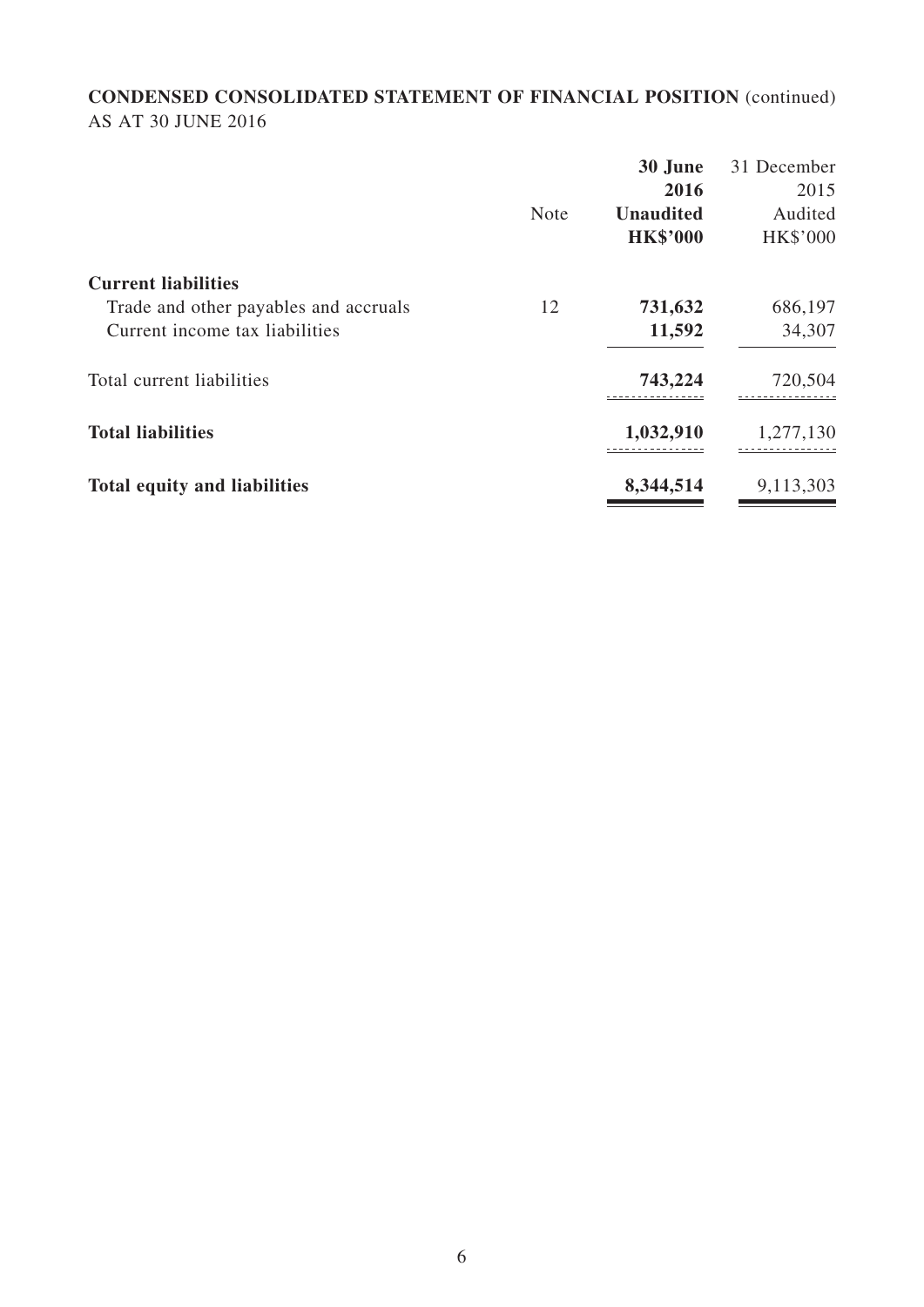## **Notes to the condensed consolidated financial information**

#### **1. Independent review**

The unaudited condensed consolidated financial information of the Group for the six months ended 30 June 2016 has been reviewed by the Company's auditor, PricewaterhouseCoopers, in accordance with Hong Kong Standard on Review Engagements 2410 "Review of Interim Financial Information Performed by the Independent Auditor of the Entity" issued by the Hong Kong Institute of Certified Public Accountants ("HKICPA"). An unmodified review report is included in the interim report to be sent to shareholders. The unaudited condensed consolidated financial information of the Group for the six months ended 30 June 2016 has also been reviewed by the Audit Committee of the Company.

## **2. Basis of preparation and accounting policies**

This unaudited condensed consolidated financial information for the six months ended 30 June 2016 has been prepared in accordance with Hong Kong Accounting Standard 34 "Interim Financial Reporting" issued by the HKICPA. The unaudited condensed consolidated financial information should be read in conjunction with the annual financial statements for the year ended 31 December 2015, which were prepared in accordance with Hong Kong Financial Reporting Standards.

The financial information relating to the year ended 31 December 2015 that is included in the condensed consolidated interim financial information for the six months ended 30 June 2016 as comparative information does not constitute the Company's statutory annual consolidated financial statements for that year but is derived from those financial statements. Further information relating to these statutory financial statements required to be disclosed in accordance with section 436 of the Hong Kong Companies Ordinance (Cap. 622) is as follows:

The Company has delivered the financial statements for the year ended 31 December 2015 to the Registrar of Companies as required by section 662(3) of, and Part 3 of Schedule 6 to, the Hong Kong Companies Ordinance (Cap. 622).

The Company's auditor has reported on those financial statements. The auditor's report was unqualified; did not include a reference to any matters to which the auditor drew attention by way of emphasis without qualifying its report; and did not contain a statement under sections 406(2), 407(2) or (3) of the Hong Kong Companies Ordinance (Cap. 622).

Except as described below, the accounting policies applied and methods of computation used in the preparation of these interim accounts are consistent with those used in the 2015 annual financial statements.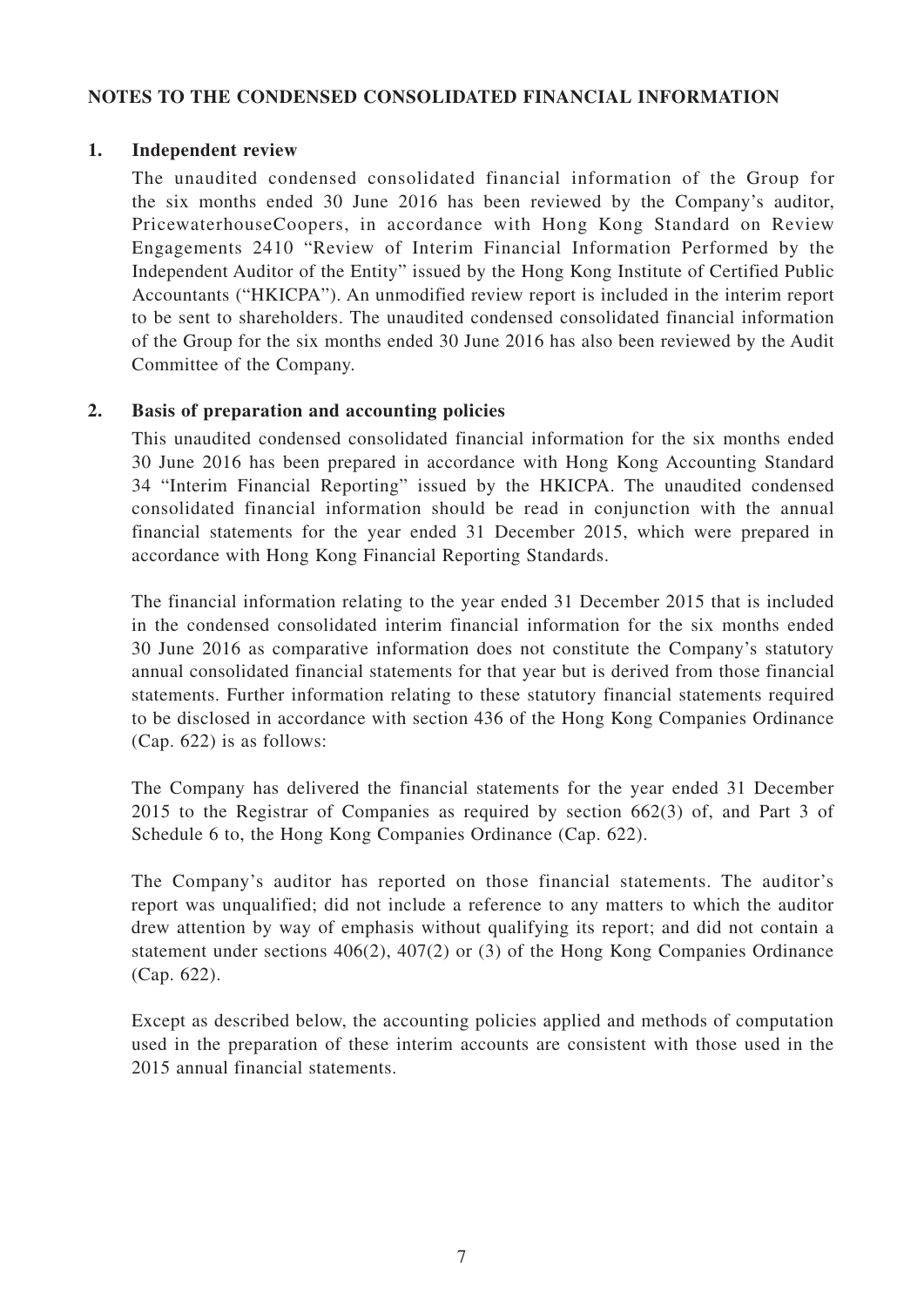## **2. Basis of preparation and accounting policies** (continued)

Held-to-maturity financial assets are non-derivative financial assets with fixed or determinable payments and fixed maturities that the Group's management has the positive intention and ability to hold to maturity. If the Group were to sell other than an insignificant amount of held-to-maturity financial assets, the whole category would be tainted and reclassified as available for sale. Held-to-maturity financial assets are included in non-current assets, except for those with maturities less than 12 months from the end of the reporting period, which are classified as current assets.

New or revised standards, amendments to standards and interpretations effective for the financial year ending 31 December 2016 are not expected to have a material impact on the Group.

The Group has not early adopted new or revised standards, amendments to standards and interpretations that have been issued but are not yet effective for the accounting period ending 31 December 2016. The Group is in the process of making an assessment of the likely impact of these new or revised standards, amendments to standards and interpretations to the Group's results and financial position in the period of initial application.

Taxes on income in the interim periods are accrued using the tax rate that would be applicable to expected total annual earnings.

## **3. Segment information**

The Group Chief Executive Officer is the Group's chief operating decision maker. The Group reports its operating segments based on the internal reports reviewed by the Group Chief Executive Officer for the purposes of allocating resources to the segments and assessing their performance.

The segments are managed separately according to the nature of products and services provided. Segment performance is evaluated based on operating results which in certain respects, as explained in the table below, is measured differently from the profit before income tax in the condensed consolidated financial information.

Revenue comprises advertising income net of agency deductions, licensing income, subscription income, as well as other income from sales of decoders, sales of magazines, programmes/commercial production income, management fee income, facility rental income and other service fee income.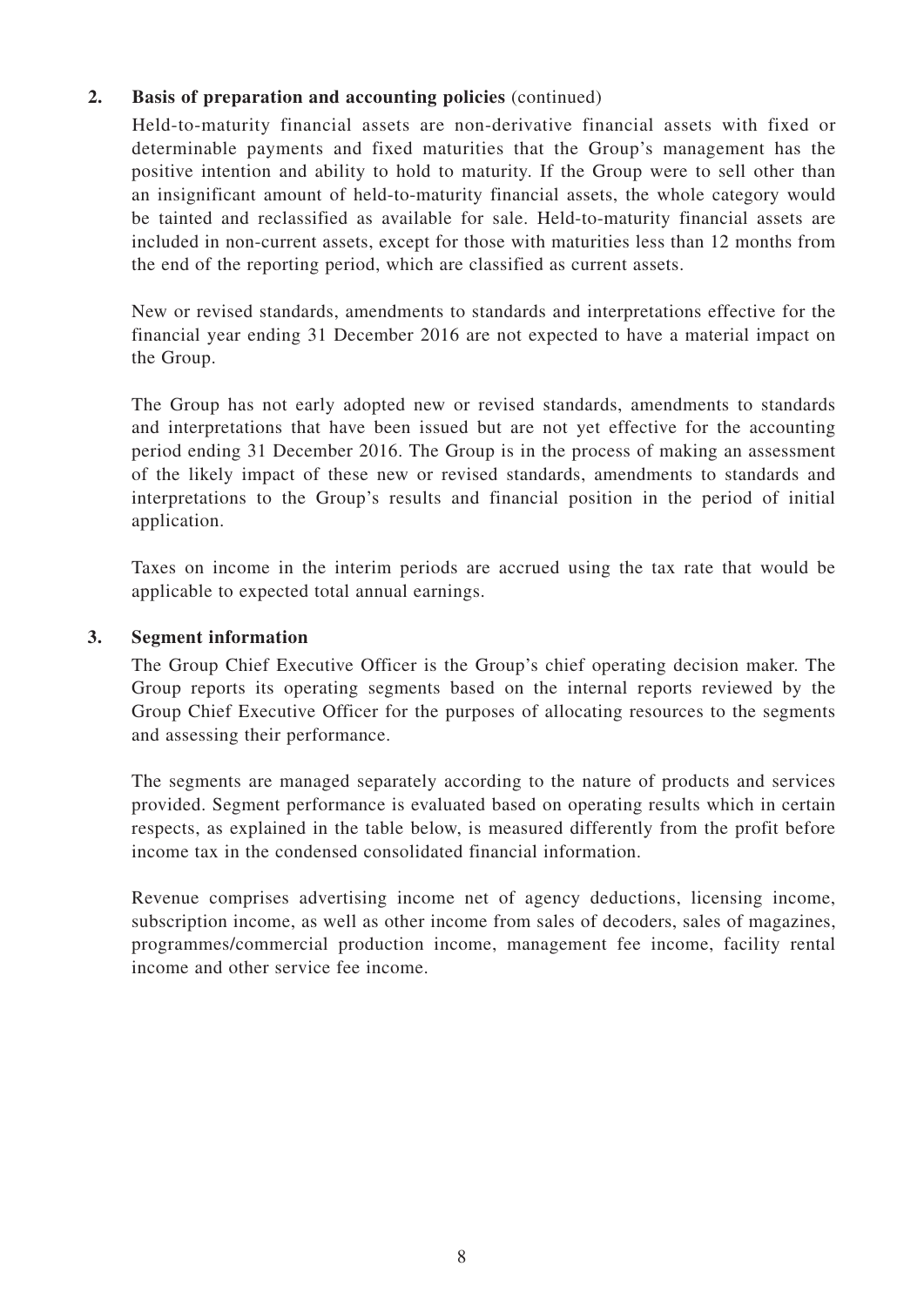## **3. Segment information** (continued)

An analysis of the Group's revenue and results for the period by operating segment is as follows:

|                                                                                                                                     | <b>Hong Kong</b><br>TV<br>broadcasting<br><b>HK\$'000</b> | digital<br>new media<br>business<br><b>HK\$'000</b> | Hong Kong Programme<br>licensing<br>and<br>distribution<br><b>HK\$'000</b> | <b>Overseas</b><br>pay TV<br>operations<br><b>HK\$'000</b> | <b>Channel</b><br>operations<br><b>HK\$'000</b> | <b>Other</b><br>activities<br><b>HK\$'000</b> | Elimination<br><b>HK\$'000</b> | <b>Total</b><br><b>HK\$'000</b> |
|-------------------------------------------------------------------------------------------------------------------------------------|-----------------------------------------------------------|-----------------------------------------------------|----------------------------------------------------------------------------|------------------------------------------------------------|-------------------------------------------------|-----------------------------------------------|--------------------------------|---------------------------------|
| Continuing operations                                                                                                               |                                                           |                                                     |                                                                            |                                                            |                                                 |                                               |                                |                                 |
| Six months ended 30 June 2016<br>Revenue<br><b>External customers</b><br>Inter-segment                                              | 1,215,813<br>18,898                                       | 81,728<br>1,828                                     | 472,998<br>59,233                                                          | 84,286                                                     | 42,528<br>2,974                                 | 66,456<br>8,607                               | (91, 540)                      | 1,963,809                       |
| Total                                                                                                                               | 1,234,711                                                 | 83,556                                              | 532,231                                                                    | 84,286                                                     | 45,502                                          | 75,063                                        | (91, 540)                      | 1,963,809                       |
| Reportable segment profit/(loss)                                                                                                    | 40,328                                                    | (18,303)                                            | 286,944                                                                    | (18,299)                                                   | 2,290                                           | 17,551                                        |                                | 310,511                         |
| Interest income<br>Finance costs<br>Depreciation and amortisation                                                                   | 14,011<br>(126, 145)                                      | 108<br>(12,391)                                     | 2,180<br>(3,576)                                                           | 24<br>(1,902)                                              | -<br>(395)                                      | 1,640<br>(947)<br>(10, 645)                   | $\overline{a}$                 | 17,963<br>(947)<br>(155, 054)   |
| Additions to non-current assets <sup>#</sup>                                                                                        | 99,121                                                    | 27,090                                              | 9,432                                                                      | 295                                                        | 6                                               | 789                                           | L,                             | 136,733                         |
| Six months ended 30 June 2015<br>Revenue<br>External customers<br>Inter-segment                                                     | 1,364,398<br>21,214                                       | 70,403<br>1,876                                     | 416,085<br>66,612                                                          | 93,269<br>17                                               | 52,277<br>2,947                                 | 34,274<br>7,812                               | (100, 478)                     | 2,030,706                       |
| Total                                                                                                                               | 1,385,612                                                 | 72,279                                              | 482,697                                                                    | 93,286                                                     | 55,224                                          | 42,086                                        | (100, 478)                     | 2,030,706                       |
| Reportable segment profit/(loss) before<br>impairment loss<br>Impairment loss on loan to and trade<br>receivables from an associate | 240,244<br>(654, 106)                                     | 13,008                                              | 222,681                                                                    | (21, 237)                                                  | 12,853                                          | (7, 246)                                      |                                | 460,303<br>(654, 106)           |
| Reportable segment (loss)/profit<br>after impairment loss                                                                           | (413,862)                                                 | 13,008                                              | 222,681                                                                    | (21, 237)                                                  | 12,853                                          | (7, 246)                                      |                                | (193, 803)                      |
| Interest income<br>Finance costs<br>Depreciation and amortisation                                                                   | 25,319<br>(119, 578)                                      | 368<br>(6, 852)                                     | 5,023<br>(3,086)                                                           | 179<br>(2,490)                                             | $\overline{\phantom{0}}$<br>(79)                | 1,059<br>(3,484)<br>(7,220)                   |                                | 31,948<br>(3,484)<br>(139, 305) |
| Additions to non-current assets#                                                                                                    | 93,328                                                    | 9,611                                               | 6,531                                                                      | 556                                                        | 3,820                                           | 313                                           | -                              | 114,159                         |

# Non-current assets comprise property, plant and equipment, investment properties, and land use rights and intangible assets (including prepayments related to capital expenditure, if any).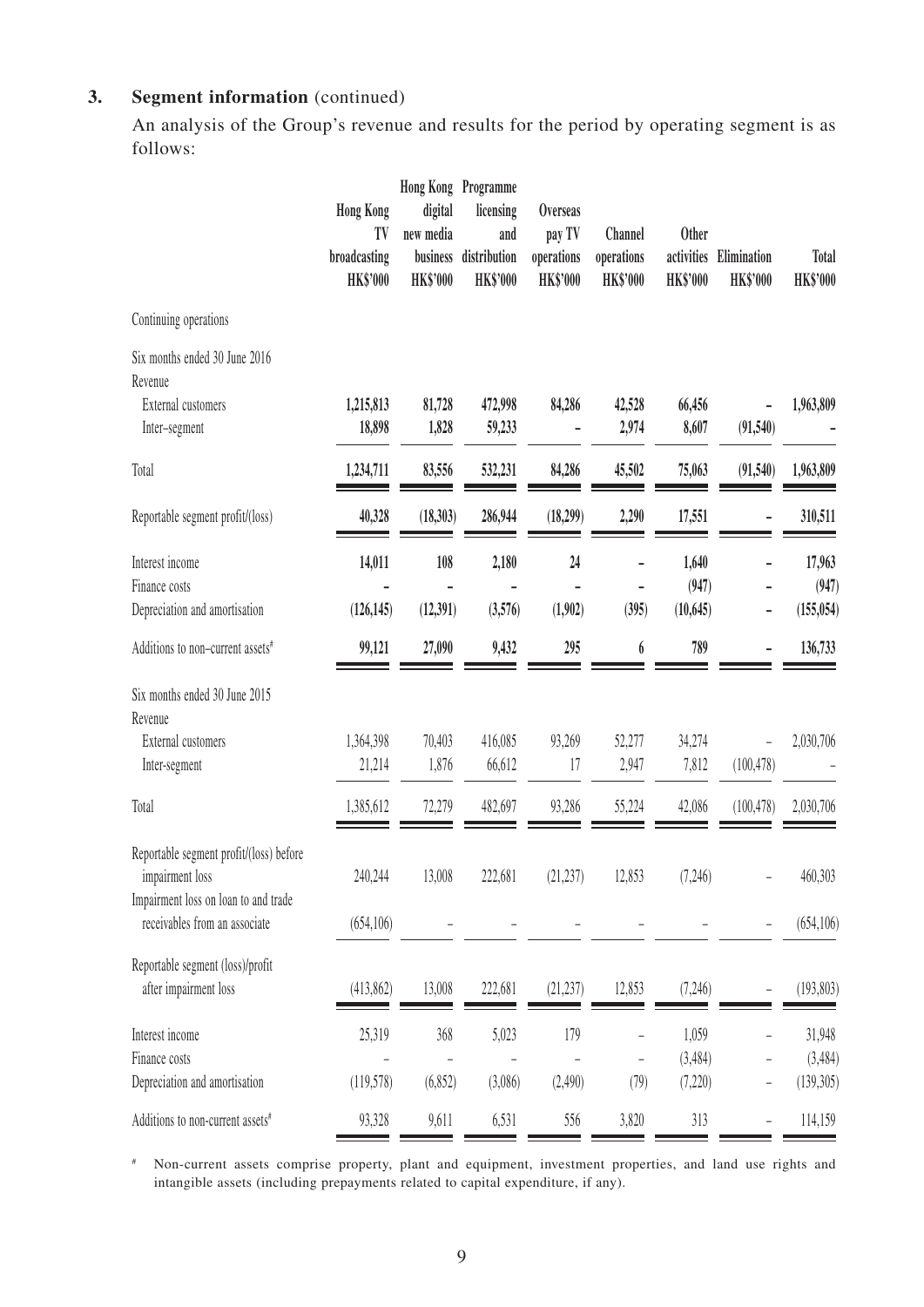## **3. Segment information** (continued)

**4. Other revenues**

A reconciliation of reportable segment profit/(loss) to profit/(loss) before income tax is provided as follows:

|                                             | Six months ended 30 June |                 |  |
|---------------------------------------------|--------------------------|-----------------|--|
|                                             | 2016                     | 2015            |  |
|                                             | <b>HK\$'000</b>          | <b>HK\$'000</b> |  |
| Reportable segment profit/(loss)            | 310,511                  | (193, 803)      |  |
| Share of (losses)/profits of joint ventures | (3,087)                  | 6,735           |  |
| Share of losses of associates               | (4, 126)                 | (32,766)        |  |
| Profit/(loss) before income tax             | 303,298                  | (219, 834)      |  |

An analysis of the Group's revenue from external customers for the period by geographical location is as follows:

|                        | Six months ended 30 June |           |  |
|------------------------|--------------------------|-----------|--|
|                        | 2016                     | 2015      |  |
|                        | <b>HK\$'000</b>          | HK\$'000  |  |
| Hong Kong              | 1,350,525                | 1,464,494 |  |
| Malaysia and Singapore | 265,583                  | 270,950   |  |
| Mainland China         | 195,955                  | 147,155   |  |
| <b>USA</b> and Canada  | 66,100                   | 71,358    |  |
| Australia              | 26,226                   | 31,428    |  |
| Vietnam                | 23,876                   | 23,950    |  |
| Europe                 | 5,635                    | 4,564     |  |
| Other countries        | 29,909                   | 16,807    |  |
|                        | 1,963,809                | 2,030,706 |  |
| <b>Other revenues</b>  |                          |           |  |
|                        | Six months ended 30 June |           |  |
|                        | 2016                     | 2015      |  |
|                        | <b>HK\$'000</b>          | HK\$'000  |  |
| Interest income        | 17,963                   | 31,948    |  |
| Others                 | 21,547                   | 6,615     |  |
|                        | 39,510                   | 38,563    |  |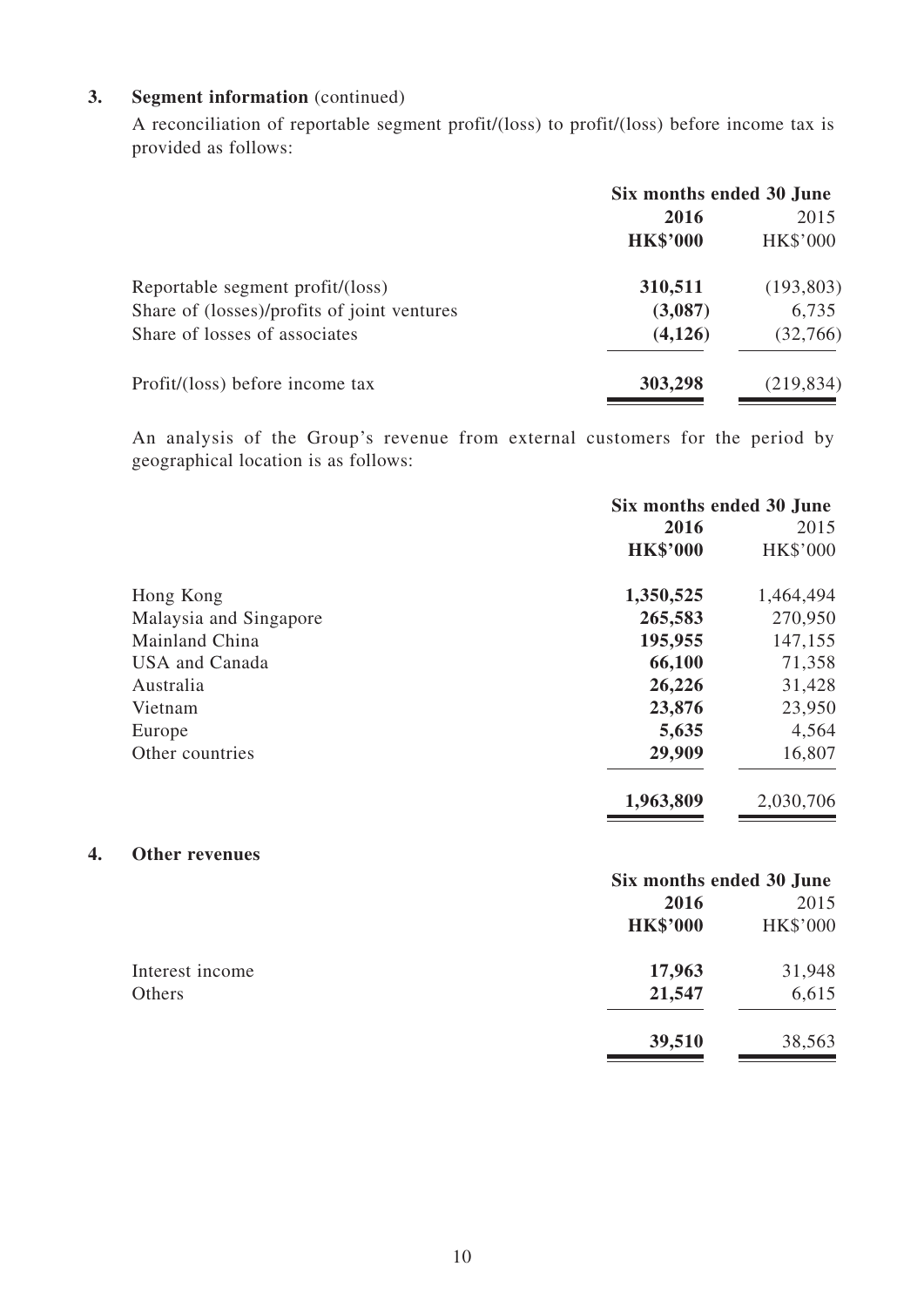## **5. Profit/(loss) before income tax**

The following items have been charged to the profit/(loss) before income tax during the period:

|                                     | Six months ended 30 June |                 |  |
|-------------------------------------|--------------------------|-----------------|--|
|                                     | 2016                     | 2015            |  |
|                                     | <b>HK\$'000</b>          | <b>HK\$'000</b> |  |
| <b>Continuing operations</b>        |                          |                 |  |
| Depreciation                        | 153,509                  | 137,669         |  |
| Amortisation of land use rights     | 1,545                    | 1,636           |  |
| Costs of programmes and film rights | 713,450                  | 657,523         |  |
| Costs of other stocks               | 11,704                   | 11,841          |  |
| Net exchange (gains)/losses         | (313)                    | 35,043          |  |
| <b>Discontinued operations</b>      |                          |                 |  |
| Depreciation                        |                          | 18,354          |  |
| Costs of programmes and film rights |                          | 35,251          |  |
| Costs of other stocks               |                          | 4,073           |  |

#### **6. Income tax expense**

Hong Kong and overseas profits taxes have been provided at the rate of 16.5% (2015: 16.5%) and at the rates of taxation prevailing in the countries in which the Group operates respectively. Income tax expense is recognised based on the best estimate of the weighted average annual income tax rate expected for the full financial year.

The amount of income tax charged to the condensed consolidated income statement represents:

|                                                     | Six months ended 30 June |          |  |
|-----------------------------------------------------|--------------------------|----------|--|
|                                                     | 2016                     | 2015     |  |
|                                                     | <b>HK\$'000</b>          | HK\$'000 |  |
| Current income tax:                                 |                          |          |  |
| - Hong Kong                                         | 39,060                   | 75,518   |  |
| $-$ Overseas                                        | 33,233                   | 8,181    |  |
| $-$ Under/(over) provisions in prior periods        | 218                      | (8,603)  |  |
| Deferred income tax:                                |                          |          |  |
| - Origination and reversal of temporary differences | (18,210)                 | (10,091) |  |
|                                                     | 54,301                   | 65,005   |  |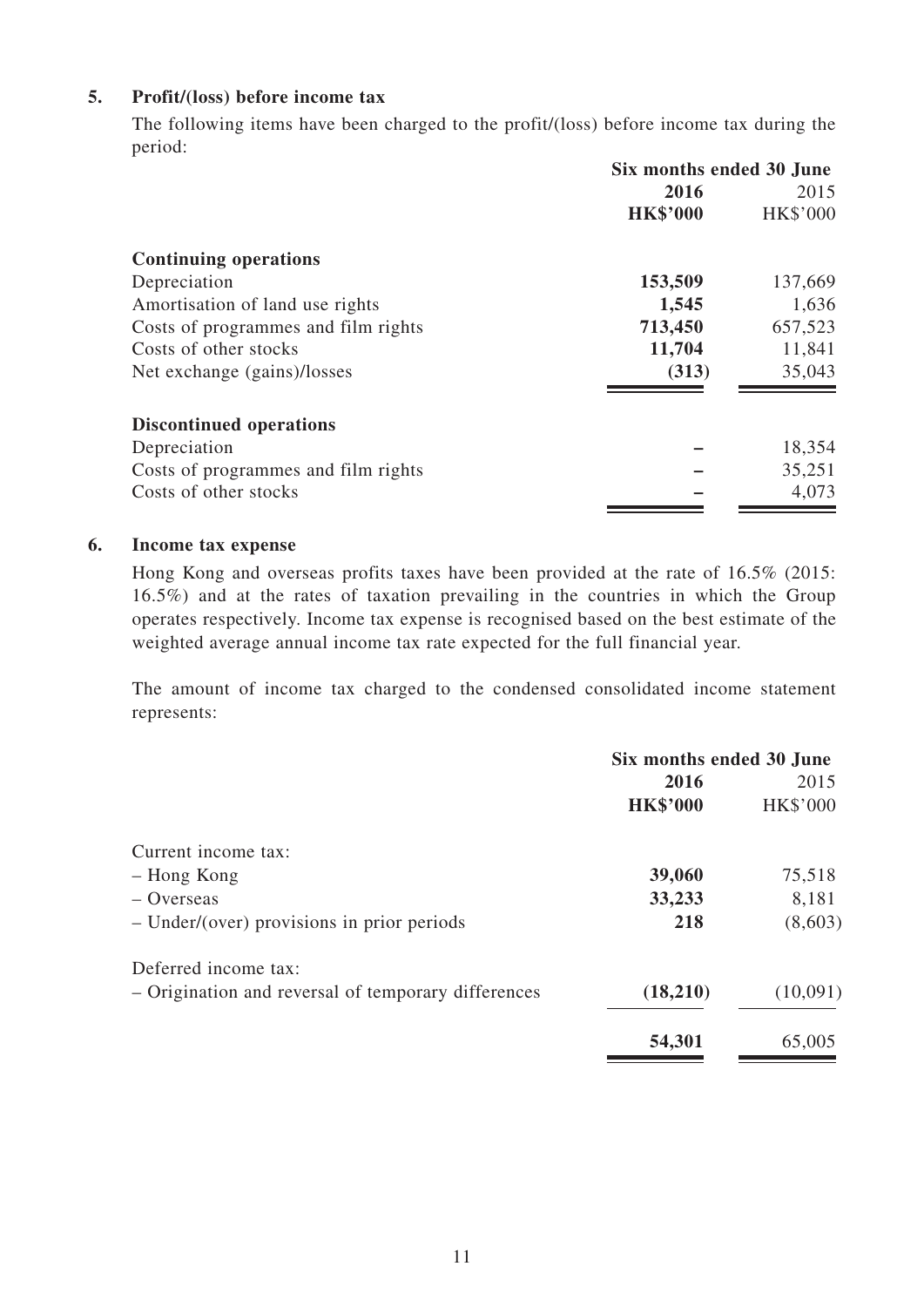#### **7. Earnings/(loss) per share**

The earnings/(loss) per share is calculated based on the Group's profit/(loss) attributable to equity holders of the Company and 438,000,000 ordinary shares in issue throughout the six months ended 30 June 2016 and 2015. No fully diluted earnings per share is presented as there were no potentially dilutive shares outstanding.

|                                                             | Six months ended 30 June |                 |
|-------------------------------------------------------------|--------------------------|-----------------|
|                                                             | 2016                     | 2015            |
|                                                             | <b>HK\$'000</b>          | <b>HK\$'000</b> |
| Profit/(loss) attributable to equity holders of the Company |                          |                 |
| - Continuing operations                                     | 230,970                  | (278, 158)      |
| - Discontinued operations                                   | 70,756                   | 1,426,196       |
|                                                             | 301,726                  | 1,148,038       |
| <b>Dividends</b>                                            |                          |                 |
|                                                             | Six months ended 30 June |                 |
|                                                             | 2016                     | 2015            |
|                                                             | <b>HK\$'000</b>          | <b>HK\$'000</b> |
| Interim dividend, declared after the end of                 |                          |                 |
| the reporting period, of HK\$0.60                           |                          |                 |
| $(2015: HK$0.60)$ per ordinary share                        | 262,800                  | 262,800         |

A final dividend of HK\$2.00 per ordinary share for the year ended 31 December 2015 amounting to HK\$876,000,000 was approved by shareholders on 25 May 2016 and paid on 10 June 2016.

#### **9. Interests in associates**

**8. Dividends**

|                                                                                               | 30 June<br>2016<br><b>HK\$'000</b> | 31 December<br>2015<br>HK\$'000 |
|-----------------------------------------------------------------------------------------------|------------------------------------|---------------------------------|
| Investment costs (note)<br>Fund advanced to an associate<br>Less: accumulated share of losses | 876,813<br>20,000<br>(740, 572)    | 736,813<br>(736, 813)           |
|                                                                                               | 156,241                            |                                 |
| Loan to an associate<br>Interest receivable from an associate                                 | 719,212<br>25,114                  | 719,212<br>23,234               |
|                                                                                               | 744,326                            | 742,446                         |
| Less: share of losses in excess of investment costs<br>Less: provision for impairment loss    | (151, 035)<br>(593, 291)           | (151, 035)<br>(591, 411)        |
|                                                                                               | 156,241                            |                                 |

#### Note:

During the period, the Group has invested HK\$140,000,000 in an associate holding an investment in Shaw Brothers Holdings Limited, a Hong Kong listed company engaging in, inter-alia, movie and entertainment related businesses.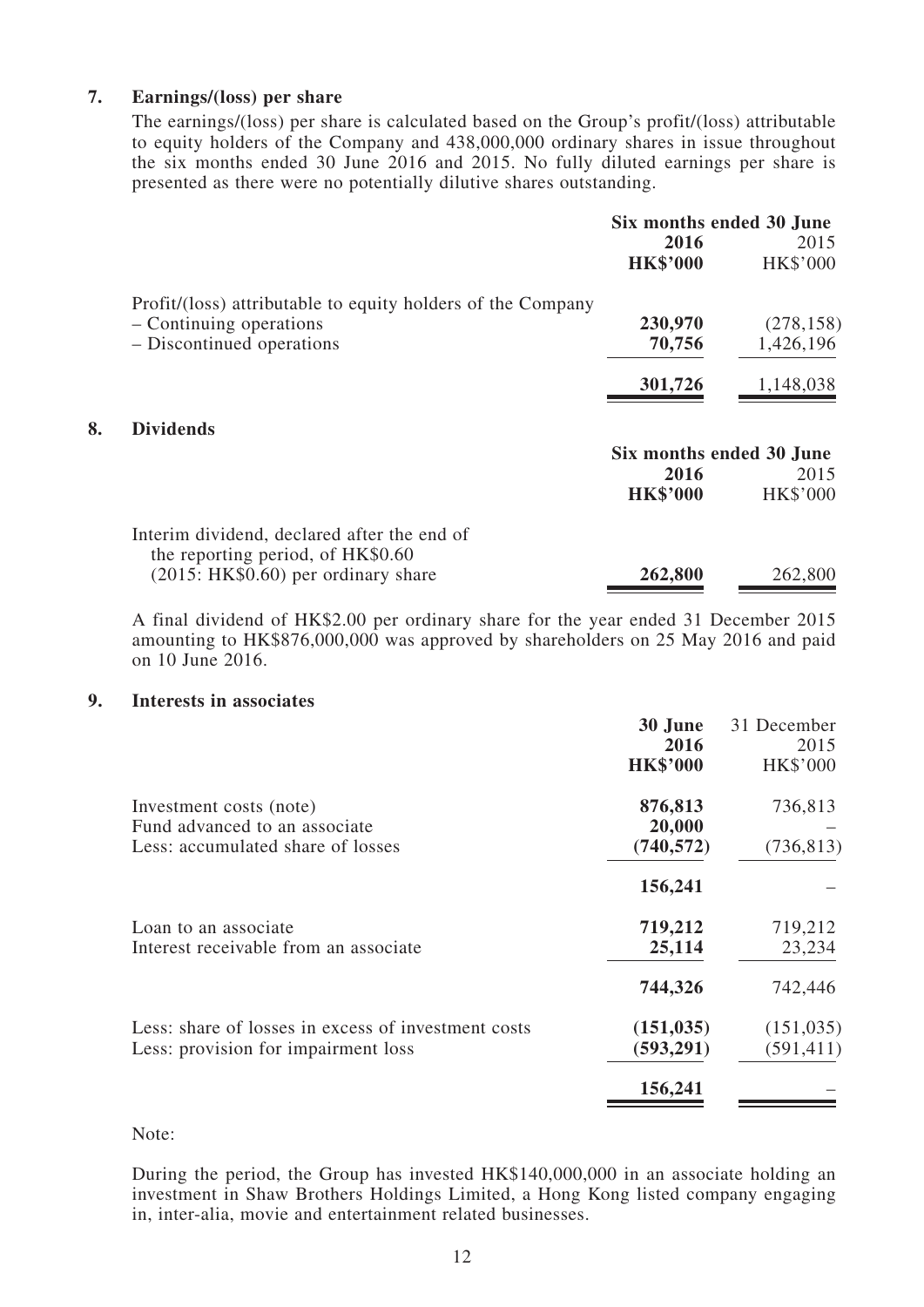## **10. Trade and other receivables, prepayments and deposits**

|                                             | 30 June         | 31 December     |
|---------------------------------------------|-----------------|-----------------|
|                                             | 2016            | 2015            |
|                                             | <b>HK\$'000</b> | <b>HK\$'000</b> |
| Non-current                                 |                 |                 |
| Prepayments related to capital expenditure  | 30,646          | 55,529          |
| <b>Current</b>                              |                 |                 |
| Trade receivables from:                     |                 |                 |
| Joint ventures                              | 145             | 1,655           |
| Associates                                  | 628,789         | 615,251         |
| Related parties                             | 38,533          | 47,162          |
| Third parties (note)                        | 1,130,712       | 1,381,240       |
|                                             | 1,798,179       | 2,045,308       |
| Less: provision for impairment loss on      |                 |                 |
| receivables from:                           |                 |                 |
| Associates                                  | (627, 826)      | (615, 131)      |
| Third parties                               | (116, 848)      | (104, 622)      |
| Amounts due from associates                 |                 | 131             |
| Other receivables, prepayments and deposits | 660,603         | 540,831         |
|                                             | 1,714,108       | 1,866,517       |
|                                             | 1,744,754       | 1,922,046       |

#### Note:

The Group operates a controlled credit policy and allows an average credit period of forty to sixty days to the majority of the Group's customers who satisfy the credit evaluation of the Group. Cash on delivery, advance payments or bank guarantees are required from other customers of the Group.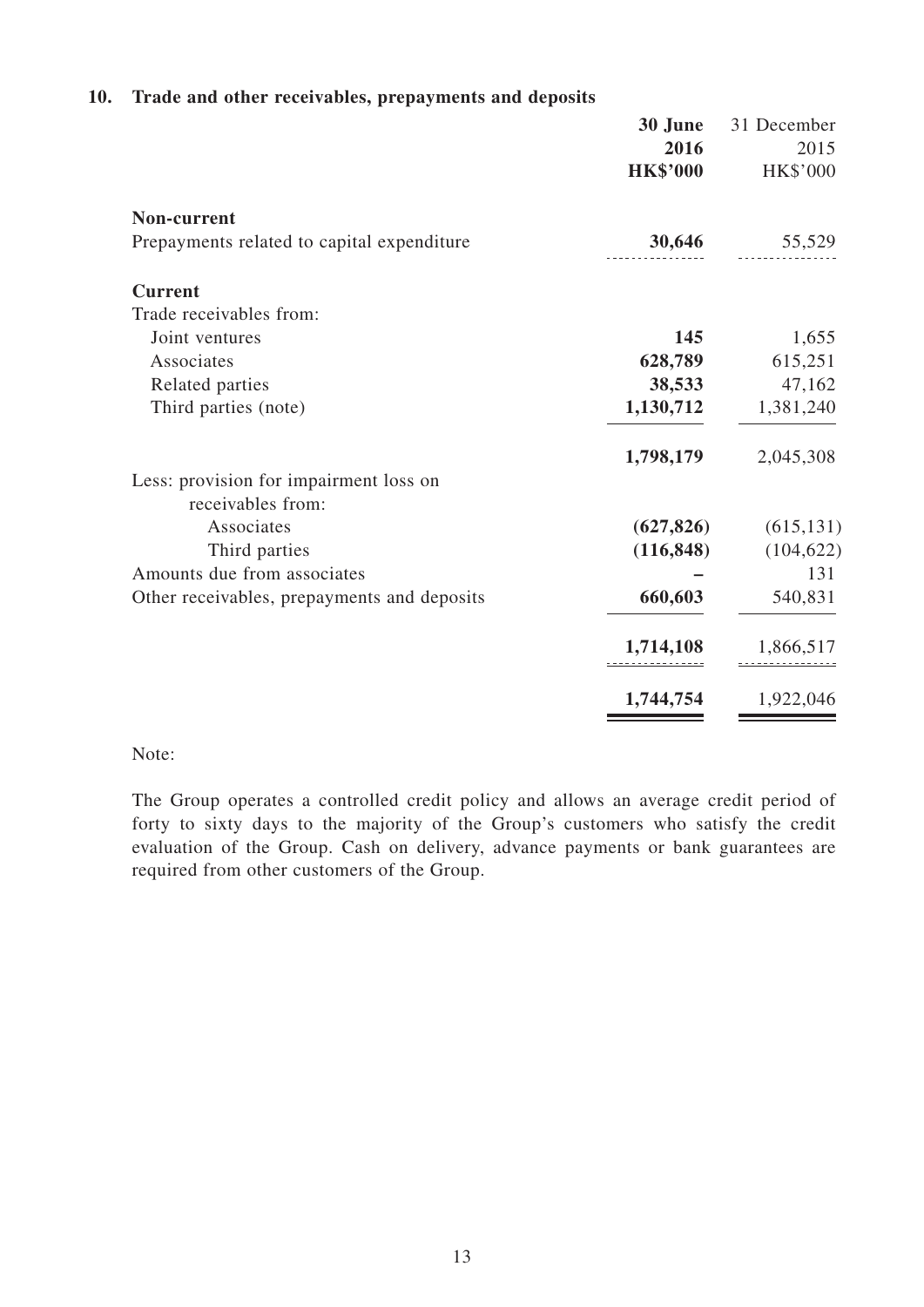#### **10. Trade and other receivables, prepayments and deposits** (continued)

At 30 June 2016 and 31 December 2015, the ageing of trade receivables based on invoice date including trading balances due from joint ventures, associates and related parties was as follows:

|               | 30 June         | 31 December |
|---------------|-----------------|-------------|
|               | 2016            | 2015        |
|               | <b>HK\$'000</b> | HK\$'000    |
| Current       | 401,890         | 478,583     |
| 1-2 months    | 256,573         | 333,377     |
| 2-3 months    | 174,088         | 193,230     |
| 3-4 months    | 116,175         | 179,911     |
| 4-5 months    | 32,875          | 94,878      |
| Over 5 months | 816,578         | 765,329     |
|               | 1,798,179       | 2,045,308   |

#### **11. Other reserves**

|                                            | General<br>reserve<br><b>HK\$'000</b> | Capital<br>reserve<br><b>HK\$'000</b> | Legal<br>reserve<br><b>HK\$'000</b> | <b>Translation</b><br>reserve<br><b>HK\$'000</b> | <b>Total</b><br><b>HK\$'000</b> |
|--------------------------------------------|---------------------------------------|---------------------------------------|-------------------------------------|--------------------------------------------------|---------------------------------|
| Balance at 1 January 2015                  | 70,000                                | (191)                                 | 187,936                             | (98, 504)                                        | 159,241                         |
| Currency translation differences:          |                                       |                                       |                                     |                                                  |                                 |
| $-$ Group                                  |                                       |                                       |                                     | 53,767                                           | 53,767                          |
| - Joint ventures                           |                                       |                                       |                                     | 64                                               | 64                              |
| Transferred from retained earnings         |                                       |                                       | 3,882                               |                                                  | 3,882                           |
| Reclassification adjustment to profit or   |                                       |                                       |                                     |                                                  |                                 |
| loss on disposal of subsidiaries           |                                       |                                       |                                     | 7,531                                            | 7,531                           |
| Disposal of subsidiaries                   |                                       | (864)                                 | (155, 152)                          |                                                  | (156,016)                       |
| Loss previously in reserve released to     |                                       |                                       |                                     |                                                  |                                 |
| profit or loss on disposal of subsidiaries |                                       | 1,055                                 |                                     |                                                  | 1,055                           |
| Balance at 30 June 2015                    | 70,000                                |                                       | 36,666                              | (37, 142)                                        | 69,524                          |
| Balance at 1 January 2016                  | 70,000                                |                                       | 36,666                              | (129, 571)                                       | (22,905)                        |
| Currency translation differences:          |                                       |                                       |                                     |                                                  |                                 |
| $-$ Group                                  |                                       |                                       |                                     | 31,739                                           | 31,739                          |
| - Joint ventures                           |                                       |                                       |                                     | 228                                              | 228                             |
| - Associates                               |                                       |                                       |                                     | 367                                              | 367                             |
| Transferred from retained earnings         |                                       |                                       | 2,847                               |                                                  | 2,847                           |
| Reclassification adjustment to profit or   |                                       |                                       |                                     |                                                  |                                 |
| loss on disposal of a joint venture        |                                       |                                       |                                     | 1,311                                            | 1,311                           |
| Balance at 30 June 2016                    | 70,000                                |                                       | 39,513                              | (95, 926)                                        | 13,587                          |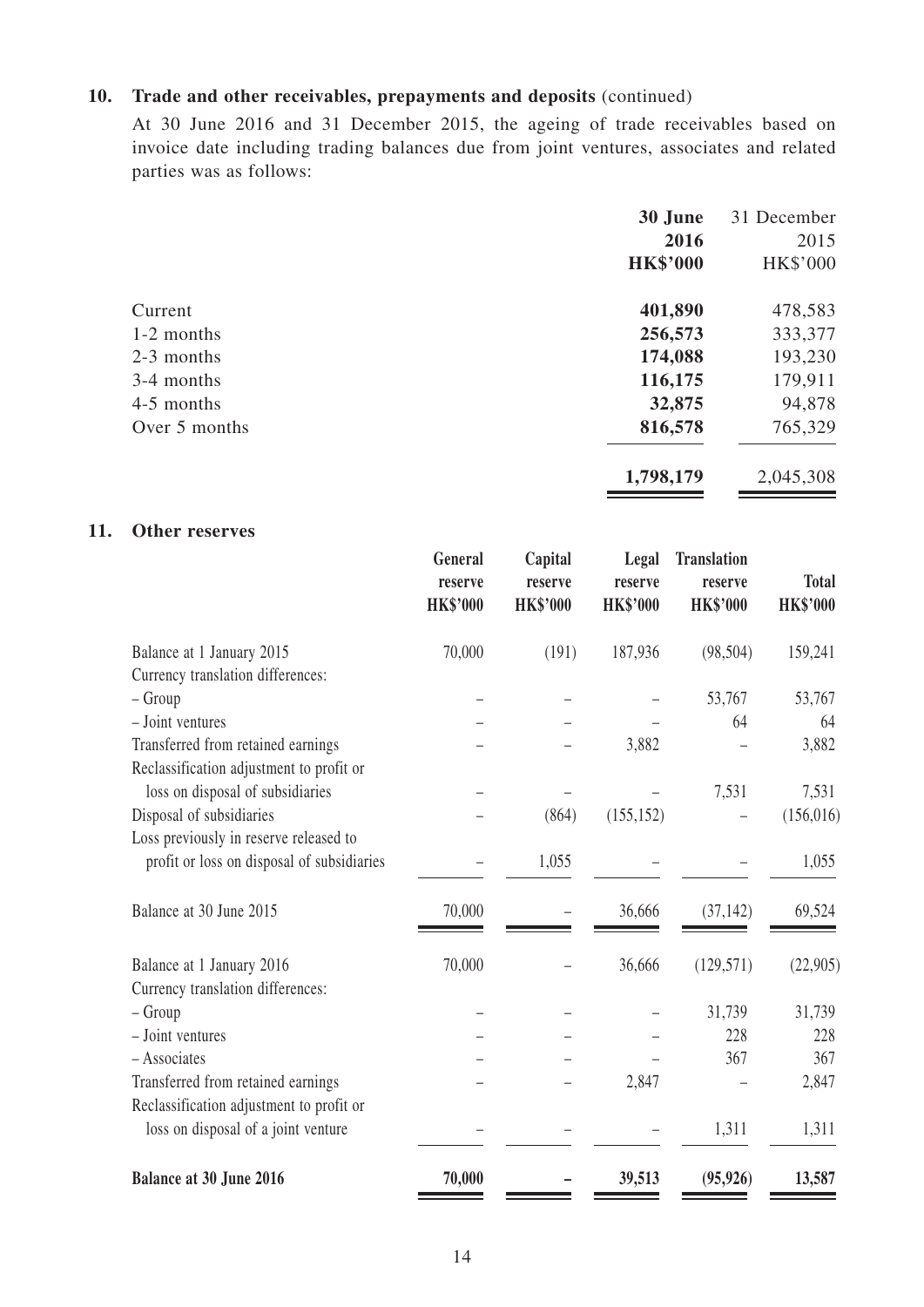## **12. Trade and other payables and accruals**

| 30 June                                                       | 31 December     |
|---------------------------------------------------------------|-----------------|
|                                                               | 2016<br>2015    |
| <b>HK\$'000</b>                                               | <b>HK\$'000</b> |
| Trade payables to:                                            |                 |
| Joint ventures                                                | 5,123           |
| 2,970<br>Associates                                           | 7,205           |
| 8,197<br>Related parties                                      | 5,243           |
| 78,144<br>Third parties                                       | 131,995         |
| 89,311                                                        | 149,566         |
| Receipts in advance, deferred income and                      |                 |
| 237,250<br>customers' deposits                                | 121,221         |
| 127,922<br>Provision for employee benefits and other expenses | 163,906         |
| 277,149<br>Accruals and other payables                        | 251,504         |
| 731,632                                                       | 686,197         |

At 30 June 2016 and 31 December 2015, the ageing of trade payables based on invoice date including trading balances due to joint ventures, associates and related parties was as follows:

|               | 30 June         | 31 December |
|---------------|-----------------|-------------|
|               | 2016            | 2015        |
|               | <b>HK\$'000</b> | HK\$'000    |
| Current       | 61,869          | 117,911     |
| 1-2 months    | 20,792          | 17,853      |
| 2-3 months    | 3,744           | 7,180       |
| 3-4 months    | 683             | 1,718       |
| 4-5 months    | 73              | 1,211       |
| Over 5 months | 2,150           | 3,693       |
|               | 89,311          | 149,566     |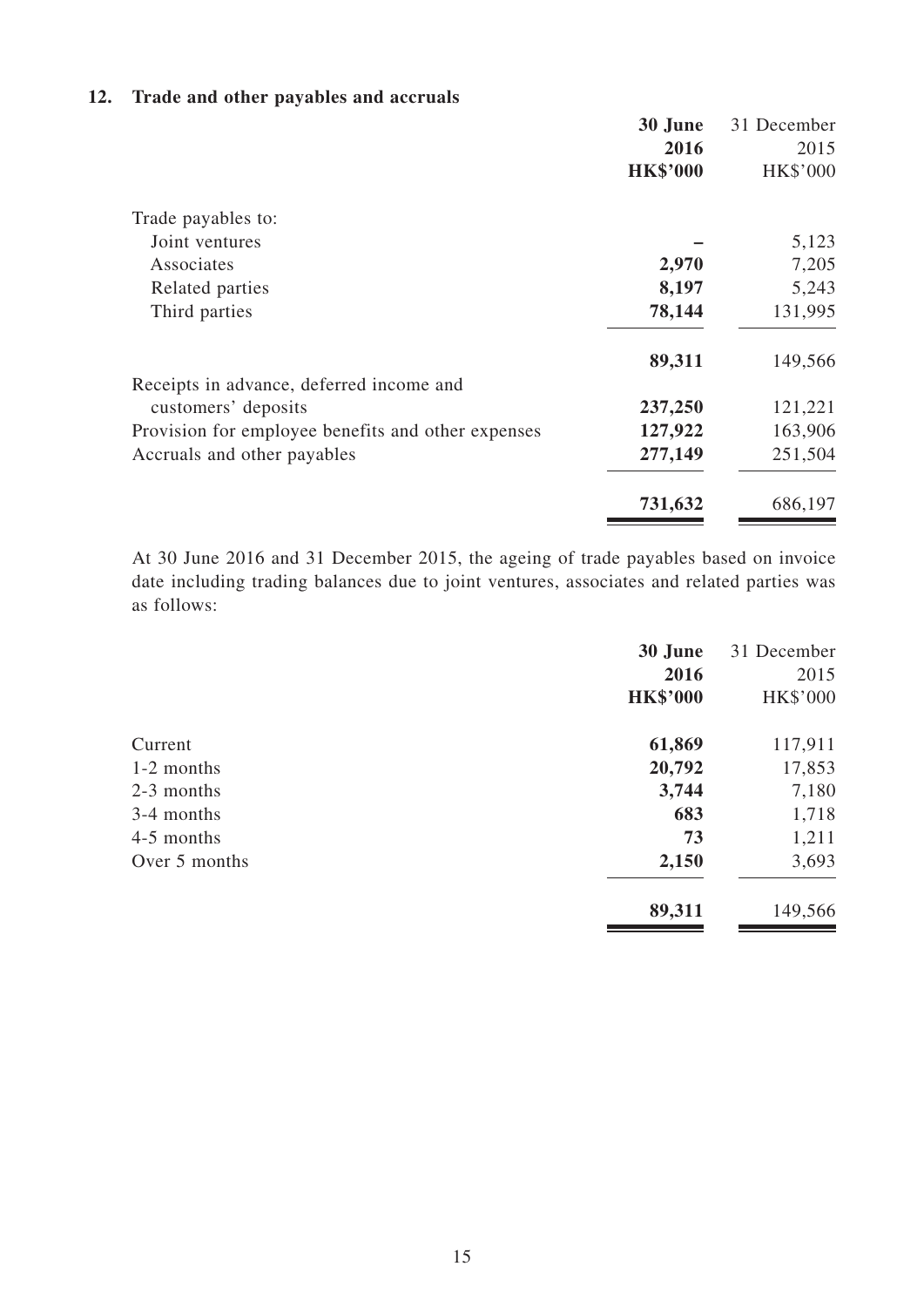## **13. Non-current asset held for sale and discontinued operations**

#### **(a) Non-current asset held for sale**

As more fully explained in the Group's announcement dated 29 July 2016, certain investment properties have been disposed of subsequent to the end of the reporting period. Accordingly, the carrying value of the investment properties amounting to HK\$590,012,000 has been reclassified as "Non-current asset held for sale" in the condensed consolidated financial statements to reflect the Group's intention of disposing the asset at the end of the reporting period.

#### **(b) Analysis of the results of discontinued operations**

In 2015, the Group disposed of the first tranche of 53% equity interest in Liann Yee Production Co., Ltd. and its subsidiaries ("Liann Yee Group"), wholly-owned subsidiaries engaged in the Group's Taiwan operations. Accordingly, the results of the Liann Yee Group together with related gain on disposal was presented as discontinued operations in the condensed consolidated income statement as analysed below:

|                                                    | Six months ended |
|----------------------------------------------------|------------------|
|                                                    | 30 June 2015     |
|                                                    | <b>HK\$'000</b>  |
| Revenue                                            | 276,081          |
| Cost of sales                                      | (134, 684)       |
| Gross profit                                       | 141,397          |
| Other revenues                                     | 2,890            |
| Selling, distribution and transmission costs       | (29, 831)        |
| General and administrative expenses                | (31,202)         |
| Other losses, net                                  | (468)            |
| Finance costs                                      | (1,896)          |
| Profit before income tax                           | 80,890           |
| Income tax credit                                  | 2,262            |
| Profit after income tax                            | 83,152           |
| Tax on dividend distributed prior to completion of |                  |
| disposal of 53% equity interest                    | (52, 726)        |
| Gain on disposal of subsidiaries                   | 1,395,770        |
|                                                    | 1,426,196        |
| Profit attributable to:                            |                  |
| - Equity holders of the Company                    | 1,426,196        |

On 10 March 2016, the Group disposed of the second tranche of 47% of Liann Yee Group. A gain on disposal of HK\$78,028,000 was recorded based on the consideration received of HK\$1,020,503,000 less the carrying value of Liann Yee Group and transaction costs related to the disposal.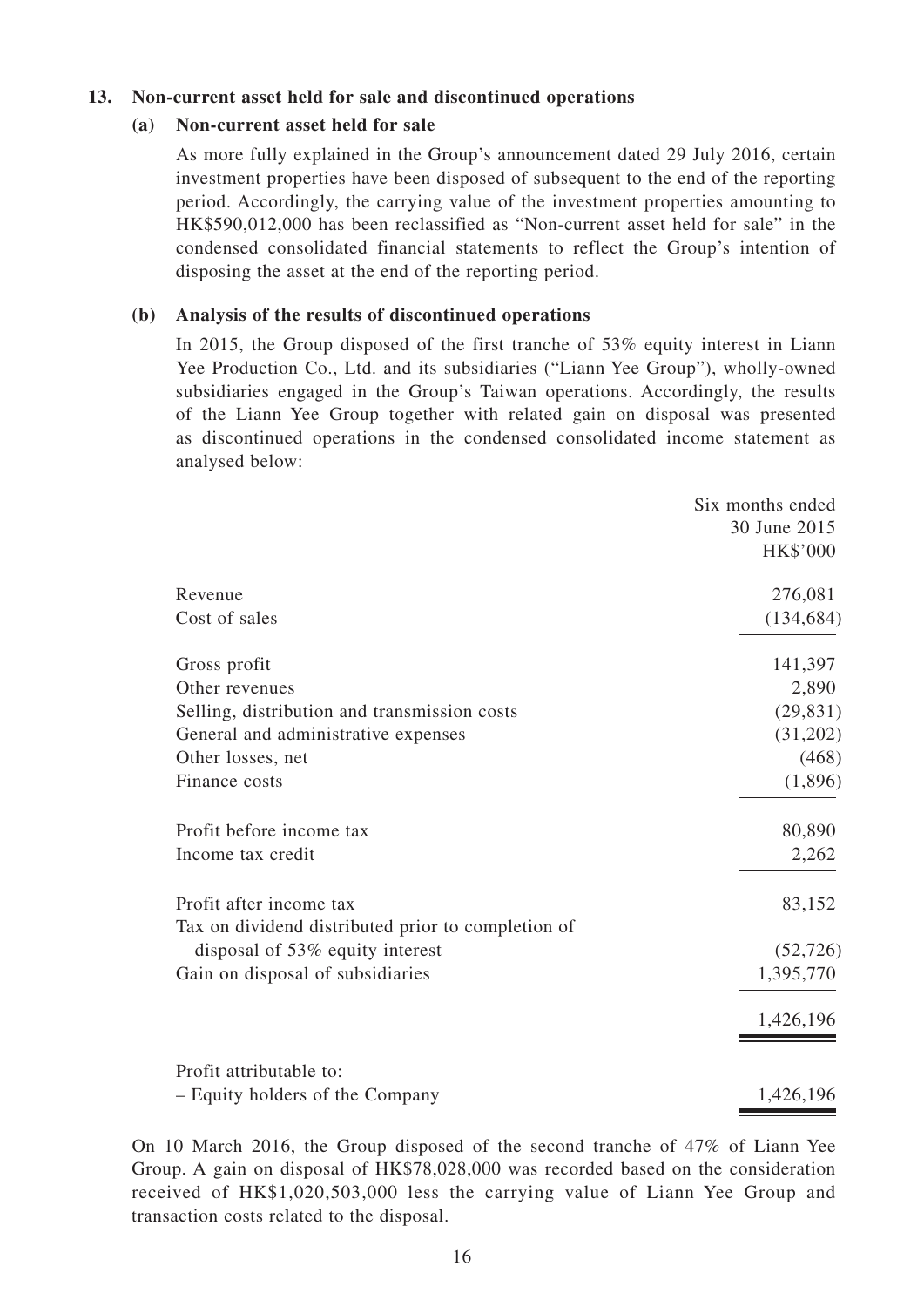## **14. Event subsequent to the end of the reporting period**

Subsequent to the end of the reporting period, on 29 July 2016, the Group entered into an agreement, pursuant to which the Group agreed to dispose of Neihu building in Taiwan ("Disposal") at a consideration of NT\$4,000,000,000 (representing approximately HK\$961,200,000). The Group will realise a gain from the Disposal of approximately NT\$1,153,236,000 (equivalent to approximately HK\$277,123,000) before provision for deferred tax liabilities in relation to the withholding tax on the distributable profits attributable to the Disposal in the sum of approximately NT\$230,647,000 (equivalent to approximately HK\$55,425,000). This building has been classified as "Non-current asset held for sale" in the condensed consolidated statement of financial position.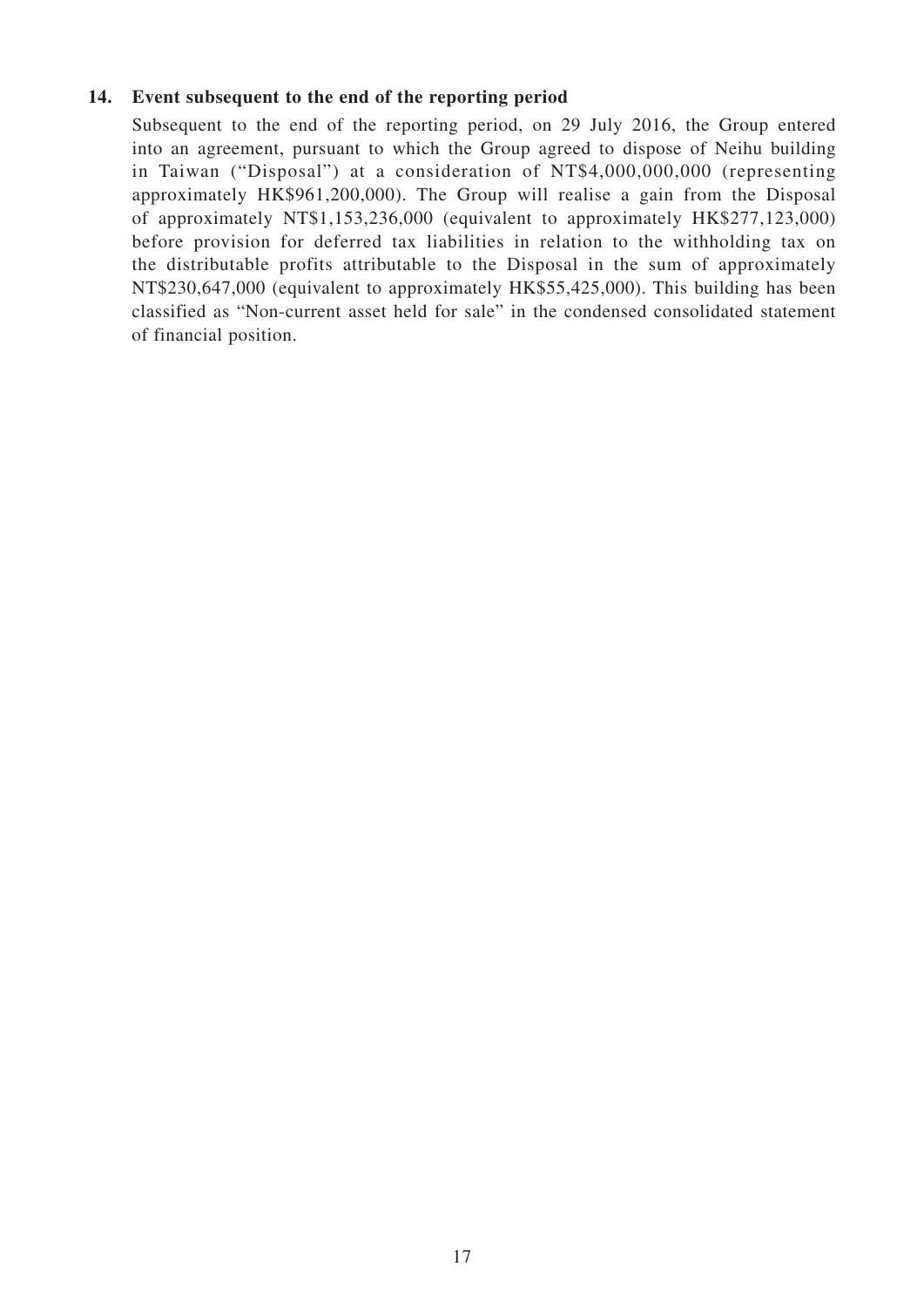## **CHAIRMAN'S STATEMENT**

The Board of Directors of Television Broadcasts Limited ("Board") is pleased to present the 2016 interim report and condensed consolidated interim financial information of Television Broadcasts Limited ("Company" or "TVB") and its subsidiaries ("Group") for the six months ended 30 June 2016 ("Period").

## **RESULTS AND INTERIM DIVIDEND**

During the Period, the Group's revenue decreased by 3% from HK\$2,031 million to HK\$1,964 million. Total costs rose by 7% from HK\$1,570 million to HK\$1,678 million. Profit from continuing operations for the Period was HK\$249 million, compared to a net loss of HK\$285 million in the previous period following an impairment loss of HK\$654 million in receivables from TVB Network Vision.

The Group's profit attributable to equity holders in this Period was HK\$302 million, compared to HK\$1,148 million from the previous period, which included a gain of HK\$1,396 million from the disposal of the first tranche of 53% in Liann Yee Production Co., Ltd.. Earnings per share for the Period was HK\$0.69 (2015: HK\$2.62).

For the Period, the Board has resolved to declare HK\$0.60 per share (2015: HK\$0.60) as interim dividend.

Following the disposals of its operating businesses in Taiwan and the recently announced sale of its property interest in the Neihu District of Taipei City, the Group now re-directs its focus on expanding its distribution business through digital new media and on driving growth in Mainland China.

## **BUSINESS AND OUTLOOK**

The year 2016 remains challenging for media operators and the content distribution business in general. Our businesses have been adversely affected by tighter advertising spending budgets especially in Hong Kong, widespread content piracy, and fierce competition from online entertainment alternatives as a result of globalisation.

Thanks to the support of our loyal audience, retail partners, content providers and two major internet service providers, we successfully rolled out our new over-the-top ("OTT") service, myTV SUPER, in Hong Kong on 18 April 2016. This service caters for our home-based subscribers, providing them with TVB's own productions and acquired programmes. During the initial phase, we are focusing on marketing, building content and migrating existing subscribers of the pay TV service, TVB Network Vision, to this new platform. Meanwhile, we are also ramping up our mobile business. A myTV SUPER app was launched alongside the OTT service to provide identical programme offerings to Hong Kong's "on-the-go" mobile subscribers. They can now view their preferred content on any device, anytime, anywhere. I am pleased that since launch, myTV SUPER users have exceeded 610,000, 240,000 set-top boxes distributed through various channels and 370,000 active mobile app users. We are on target to achieve 1.4 million users by November 2017, our  $50<sup>th</sup>$  anniversary.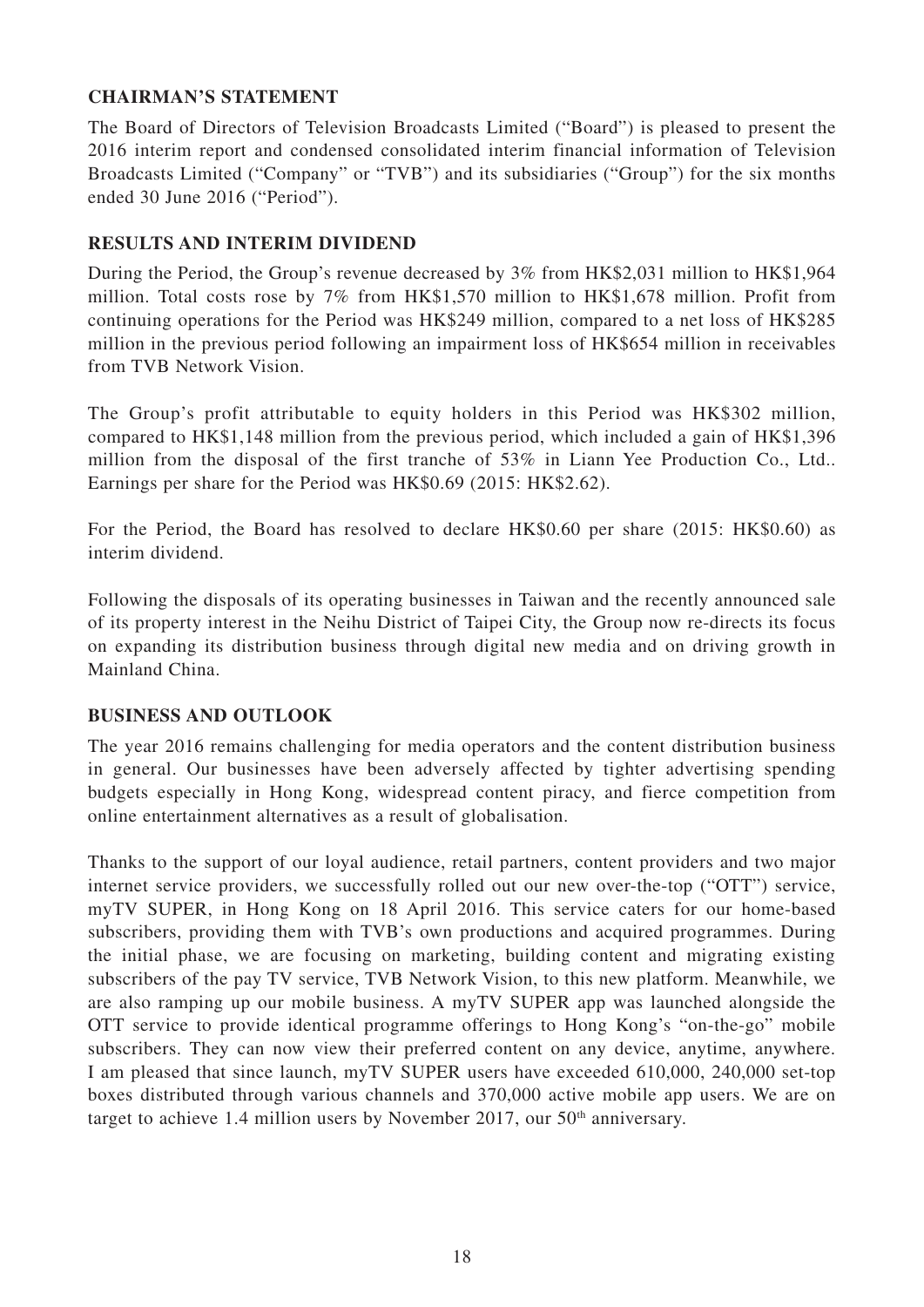Our vision is to build a truly global Chinese content-based platform leveraging our well-recognised TVB brand. We are planning to extend a similar OTT service to the overseas Chinese-speaking communities beyond Europe and Australia under the TVB Anywhere brand.

The global film market is experiencing phenomenal growth and the Group plans to ride the tide through its movie investments. These investments include a 29.7% interest in Hong Kong-listed Shaw Brothers Holdings, which is jointly held by China Media Capital ("CMC") and TVB, and an effective 5.1% interest in Flagship Entertainment Group, a mega movie investment platform newly formed by Warner Brothers, CMC and TVB. TVB plans to mobilise its production and talent resources through these two platforms to further participate in the development of the Chinese movie sector.

Back to our home market, the Hong Kong economy is still undergoing a phase of consolidation, which is affecting our short-term profitability and outlook. Yet, the Board is confident that the new initiatives will steer the Group in the right direction and improve its long-term prospects. We believe the move into the OTT market is a game-changing step that will help strengthen our future business amid a constantly disruptive environment.

> **Charles Chan Kwok Keung** Chairman

Hong Kong, 24 August 2016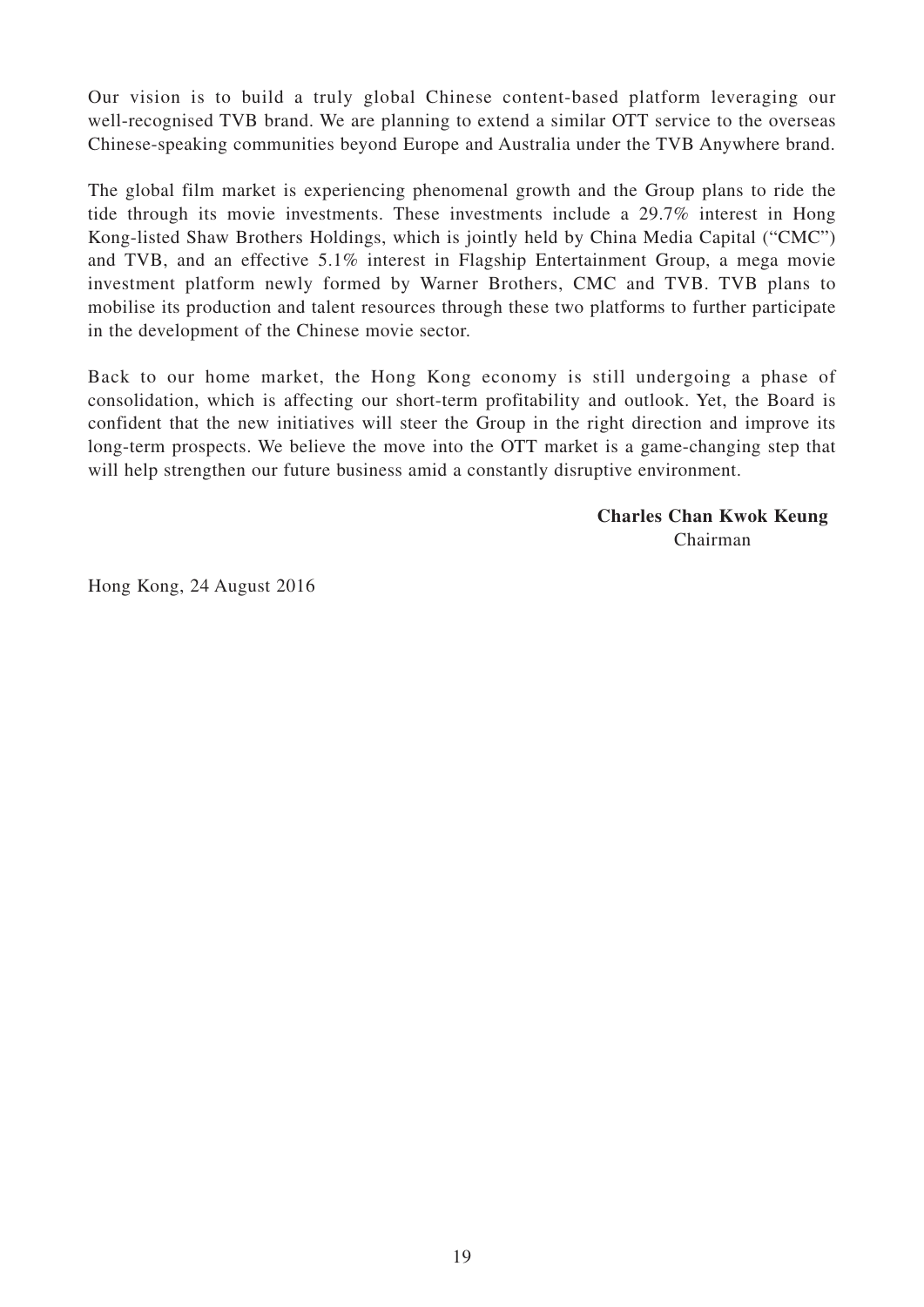## **REVIEW OF OPERATIONS**

## **HONG KONG TV BROADCASTING**

The broadcasting business in Hong Kong continues to be our core business, accounting for approximately 62% of the Group's revenue.

## **TV ADVERTISING**

Hong Kong retail sales plunged 10.5% year-on-year in the first six months of 2016. Such a decline has continued unabated for 16 months, the longest stretch since the 2003 SARS crisis in Hong Kong. This sustained weakness has affected the entire advertising market and total advertising spending was estimated to have fallen by 20% in the first half of 2016.

Thanks to TVB's leading position in the TV market with its extensive audience reach, our advertising revenue was less affected by the downward trend as compared to other media. Our revenue in terrestrial TV broadcasting declined by 11% from the same period last year.

Catering to the requirements of our value-oriented advertisers, we created affordable integrated advertising packages, leveraging all of our five channels and covering the advertising-production costs. The lead-up to the Rio 2016 Olympic Games also enabled the Company to gain extra business from advertisers who wished to run advertising campaigns in association with the world's largest sporting event.

Milk powder category remained our top advertising revenue contributor and the spending was stable while the travel agents category continued to record double-digit growth. The categories that experienced the most notable advertising spending decrease were skin care and supermarkets, which declined 27% and 36%, respectively.

## **TERRESTRIAL TV CHANNELS**

ViuTV (under the PCCW group) entered the Hong Kong free-to-air TV market during the Period. Another operator Fantastic TV (under the i-Cable group) is anticipated to start operation latest by May 2017. We are monitoring developments in this area closely in order to fine-tune our programming strategies.

TVB rearranged its channel offerings to maximise the use of its allocated free-to-air spectrum. A strategic decision was made to allocate more broadcasting spectrum to Jade (Channel 81), the Company's flagship channel, to further enhance its picture quality. Jade continues to offer a wide range of self-produced dramas and variety shows during prime time. Meanwhile, HD Jade has been renamed J5 (Channel 85) to showcase itself as a standalone channel and the evening simulcast arrangement with Jade has ceased. J5 now broadcasts wealth and knowledge-based programmes complemented by acquired documentaries, drama series, movies, and variety shows. In addition, evening horse-racing coverage and the broadcast of Mark Six draws were successfully introduced on J2 (Channel 82) to broaden the viewer base.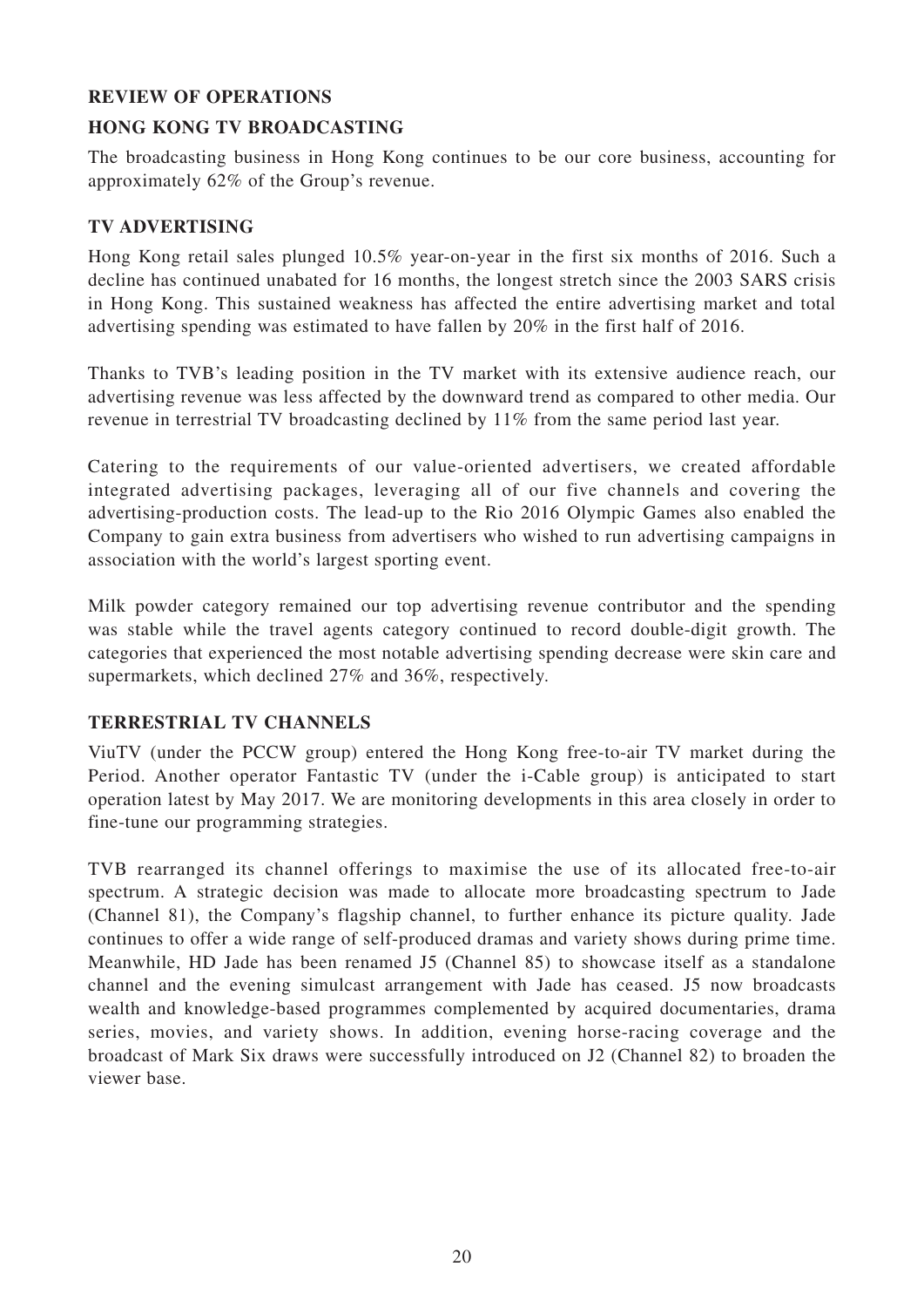TVB maintains leadership in the free TV market with an average audience share<sup>1</sup> of TVB's terrestrial TV channels<sup>2</sup> against total TV channels in Hong Kong, which include free and pay TV channels, during weekday prime time<sup>3</sup> of 83% (2015: 82%).

Penetration rate of digital terrestrial TV among Hong Kong households edged up to 94% in June 2016. As agreed with the Hong Kong Government, the switch-off of analogue broadcasting has been extended to 2020.

## **HONG KONG DIGITAL NEW MEDIA BUSINESS**

The brand-new OTT platform, myTV SUPER, was launched in April to complement TVB's existing terrestrial broadcasting and to extend the current online distribution operations in Hong Kong, marking a giant leap forward in the Group's new media business.

The new service is a milestone in the provision of OTT service to home and mobile subscribers in Hong Kong because of three unique selling propositions: first, myTV SUPER is the largest offering of locally produced content, consisting of more than 11,000 hours of programmes from TVB's library and catch-up of current offerings in addition to many exclusive first-run local dramas and variety programmes; second, the service offers a vast selection of popular Asian dramas from Japan, Korea, Mainland China, and Taiwan; third, it is the only broadcasting service in the region that offers all of TVB's five free-to-air and 14 branded thematic TV channels under one single platform. To facilitate consumer viewing convenience, myTV SUPER incorporates a three-hour instant rewind capability into all TVBbranded linear TV channels.

In addition to the 19 TVB channels, we are also working with third party content providers like Disney, RTL CBS, AXN, Sony, Animax, beIN Sports, Mei Ah Movie etc.. More than 40 channels and video-on-demand ("VOD") content totalling 19,000 hours from TVB and acquired programmes are offered to our subscribers.

To mark myTV SUPER's official launch on 18 April 2016, an extravagant display of content offerings was telecast live in the previous evening during prime time on Jade. An inaugural show, *My Love, myTV SUPER*, showcased the unrivalled strength of TVB's productions and acquired programmes.

<sup>1</sup> Audience share (%) is the percentage of ratings of particular channel(s) over the total ratings of the base channels for a specific period. The base channels comprise all of the TV channels (Total TV channels) in Hong Kong. Total TV channels include all free TV channels, all pay TV channels and other TV channels capable of being received in Hong Kong, such as the satellite channels.

<sup>2</sup> TVB's terrestrial TV channels comprise Jade, J2, iNews, Pearl and J5.

<sup>3</sup> TVB terrestrial TV weekday prime time runs from 7 p.m. to 12 a.m., Mondays to Fridays.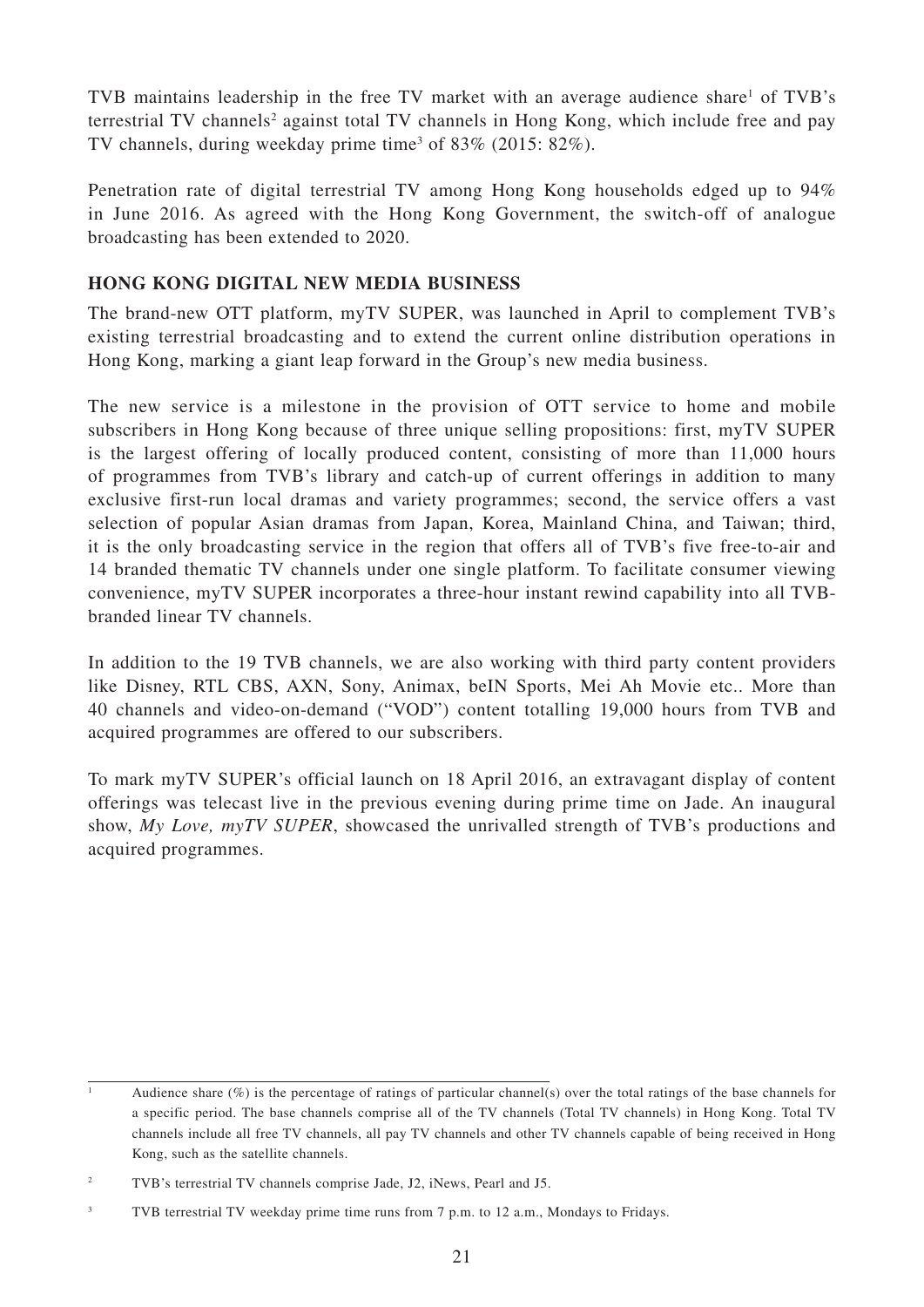Subscriber take-up of myTV SUPER has progressed very well and in line with our predictions. Since launch, the number of users has exceeded 610,000 (240,000 set-top boxes; 370,000 active mobile app users). myTV SUPER is now a leading OTT platform in Hong Kong, and is expected to achieve 1.4 million users by November 2017, the Company's  $50<sup>th</sup>$ anniversary.

To support such an extensive offering of online video service, the core arm of our digital media platform managed by TVB.com has built a powerful content delivery network by working closely with major internet service providers in Hong Kong. We aim to lead the OTT market in terms of online video streaming capacity, quality, and stability.

During the Rio 2016 Olympic Games, myTV SUPER achieved a remarkable feat by offering more than 2,000 hours of Olympic events via live streaming and VOD. This was the first time in the history of Olympic Games that so much live and VOD content were made available at high-definition (HD) quality in Hong Kong, including over 100 hours in 4K.

With the scale and pace of myTV SUPER's development, we are confident that TVB will achieve a leading position in the online video space in Hong Kong.

## **OTHER HONG KONG OPERATIONS**

## **INVESTMENT IN THE MOVIE BUSINESS**

## **Shaw Brothers Holdings**

TVB has partnered with China Media Capital ("CMC") to take up a 29.7% equity interest in Shaw Brothers Holdings (stock code: 00953). Formerly known as Meike International Holdings, the company is listed on the Main Board of The Stock Exchange of Hong Kong Limited and is engaged in, inter-alia, movie and entertainment related businesses. A number of new movie titles are being produced under this platform.

## **Flagship Entertainment Group**

Together with CMC, TVB has co-invested in Flagship Entertainment Group with an effective 5.1% interest. Launched in March 2016, Flagship Entertainment Group is a new Hong Kong-based movie powerhouse that counts Warner Brothers Entertainment and CMC among its shareholders. Flagship Entertainment Group was in preparation for its business during the Period.

## **Shaw Brothers Pictures**

Shaw Brothers Pictures, a wholly owned subsidiary of the Company, released action-comedy flick *From Vegas to Macau III* during Chinese New Year in February 2016. Two other co-produced movies – *Girl of the Big House* and *Line Walker* – were premiered on 4 August and 11 August 2016, respectively. After these releases, it is anticipated that further new movie production shall be undertaken under the Shaw Brothers Holdings platform.

## **INVESTMENT IN HONG KONG PAY TV PLATFORM**

TVB Network Vision subscribers are gradually being migrated to the newly launched service of myTV SUPER. TVB Network Vision's management is carefully reviewing a plan to integrate the two platforms.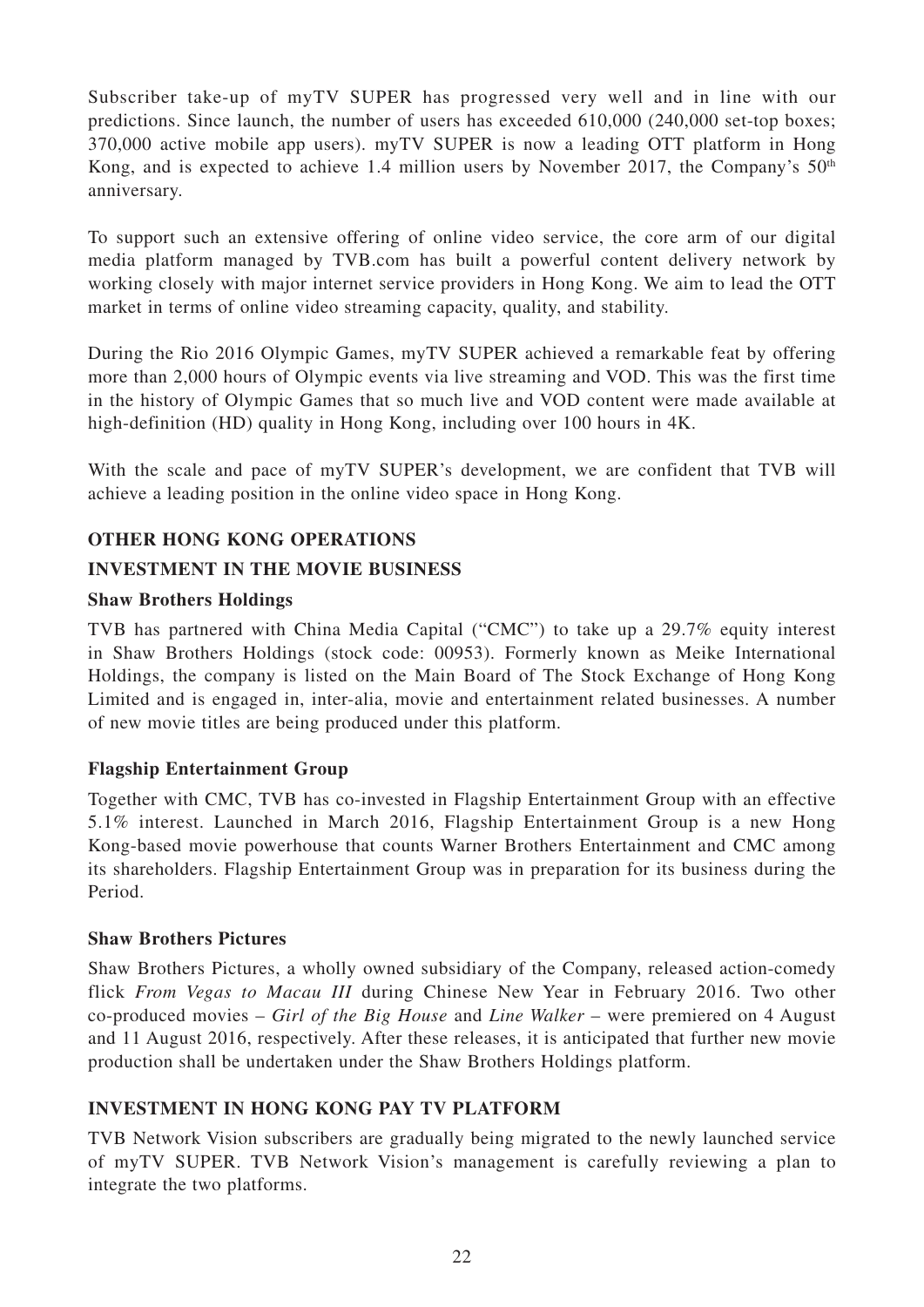## **MUSIC ENTERTAINMENT**

During the Period, Voice Entertainment expanded its digital music business frontiers into Mainland China, Malaysia, and Singapore. Riding on the popularity of TVB drama series among the Chinese communities, music streaming to the Greater China region has increased and contributed to a rise in revenue.

## **PUBLICATION**

Sustained sluggishness in the Hong Kong retail sector has taken the most severe toll on magazine publishing with a noticeable number of business closures. Advertising revenue for magazines in Hong Kong dropped approximately 41% year-on-year in the first half of 2016.

Despite this poor environment, our diversification of the magazine-publishing business into event management and integrated video production services has helped enhance our income sources.

## **INTERNATIONAL OPERATIONS**

## **PROGRAMME LICENSING AND DISTRIBUTION (INCLUDING CHINA OPERATIONS)**

Total revenue from programme licensing and distribution comprising income from the distribution of TVB programmes through telecast, video, and new media outside of Hong Kong increased by 10% from HK\$483 million to HK\$532 million during the Period. The increase was mainly due to the recoupment of licensing revenue after settlement of the dispute with a major online operator in Mainland China.

The Malaysia and Singapore economies, two of our key traditional markets, have remained stagnant and many media operators there have tightened their programme acquisition budgets. Although the free viewing of programmes on mobile platforms has become a global trend particularly among younger viewers, we are pleased to note that TVB content remains in demand in these markets. During the Period, we successfully renewed a four-year contract with MEASAT Broadcast Network Systems Sdn Bhd ("MEASAT") to supply programmes to its Astro platforms. Under the prevailing market conditions, we agreed to vary our business model to encompass both licence fee and shared subscription revenue. To attract new subscribers, the Company has developed a TVB channel package called "Jade Pack" especially for the Malaysian audience amid continuous efforts in promotion and content enrichment. TVB, together with MEASAT and a local video licensee in Malaysia, is also developing a new media platform through the use of apps and set-top boxes. Our primary objective is to provide a convenient online platform with new content to draw even more subscribers.

The licensing business with our Singapore partner, StarHub Cable Vision Limited ("StarHub"), remained stable. Similar to the situation in Malaysia, TVB is the key Chineseprogramme content supplier for StarHub's subscribers. We are monitoring the consumption pattern of the Singapore audience as part of a strategy to gradually extend our business from conventional TV to digital new media platform.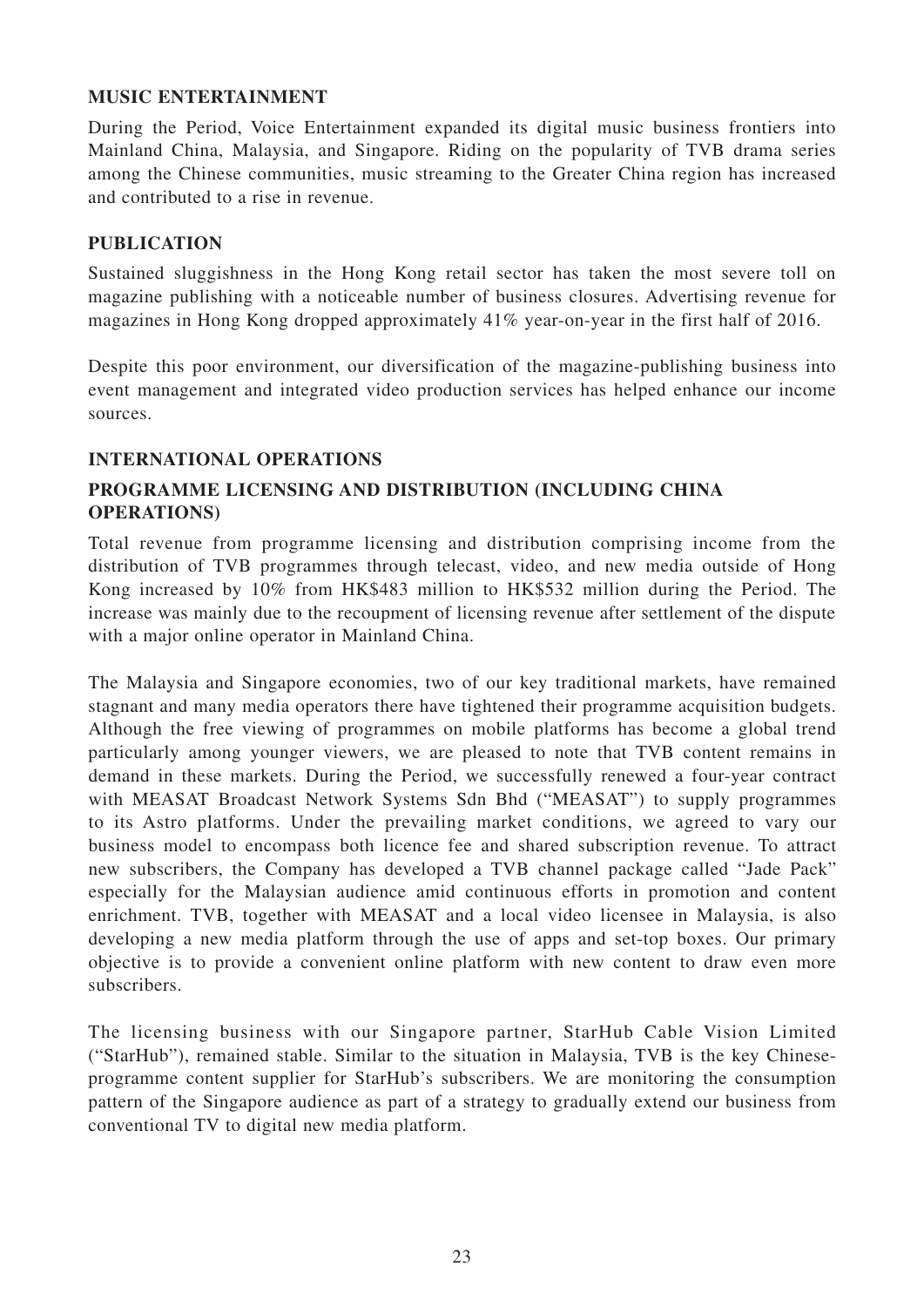In Vietnam, our drama channel on the country's largest cable network, Saigontourist Cable Television Company Limited, attained both higher ratings and advertising income. The strategy of broadcasting TVB dramas in Vietnam on the same day as they are telecast in Hong Kong has been working well, resulting in both audience and advertisers growth. Having cemented our channel business in Vietnam, TVB has started to build our VOD service and is about to seal major deals with local operators. In Cambodia, TVB has signed a multi-year contract with a local terrestrial TV station, PNN, for a daily two-hour broadcast time-belt, starting from April 2016.

上海翡翠東方傳播有限公司("TVBC"), a joint venture between TVB, CMC, Shanghai Media Group, and Gravity Corporation, continues to operate TVB's businesses in Mainland China. Due to programming cutbacks by satellite TV stations and stricter controls imposed by the State Administration of Press, Publication, Radio, Film and Television ("SAPPRFT") on imported dramas, the telecast licensing business on a nationwide basis remained unsatisfactory. However, revenue from the Guangdong region was fairly steady due to the stable demand for Cantonese dramas.

Demand for VOD contents on the Internet has continued to grow. TVBC has renewed its content licensing contract for three years with Youku Tudou, which has been an important online distribution platform of TVB programmes in Mainland China. TVBC has also signed distribution agreements with other major new media players, such as BestTV through IPTV, Tencent, Whaley, and MangoTV. Through these platforms, the distribution of TVB programmes in Mainland China can be substantially enhanced.

## **OVERSEAS DISTRIBUTION**

## **PAY TV OPERATIONS**

Our overseas distribution businesses in North America (USA), Europe and Australia operate under a pay TV business model, adopting satellite delivery and OTT technology. Illegal OTT set-top boxes and pirated services continue to affect our business, and the combined revenue from these platforms fell by about 10% to HK\$84 million during the Period. But, with intensive anti-piracy actions across the globe, some recent successes have been achieved. Notably, subscribers under TVB Anywhere OTT service in Europe has grown by 31%, since product launch in November 2014.

Leveraging the positive launch momentum of myTV SUPER in Hong Kong, we shall be extending an enhanced TVB Anywhere OTT service, to reach out to the global Chinese speaking communities in the second half of 2016. This new service will first be launched in Canada this September.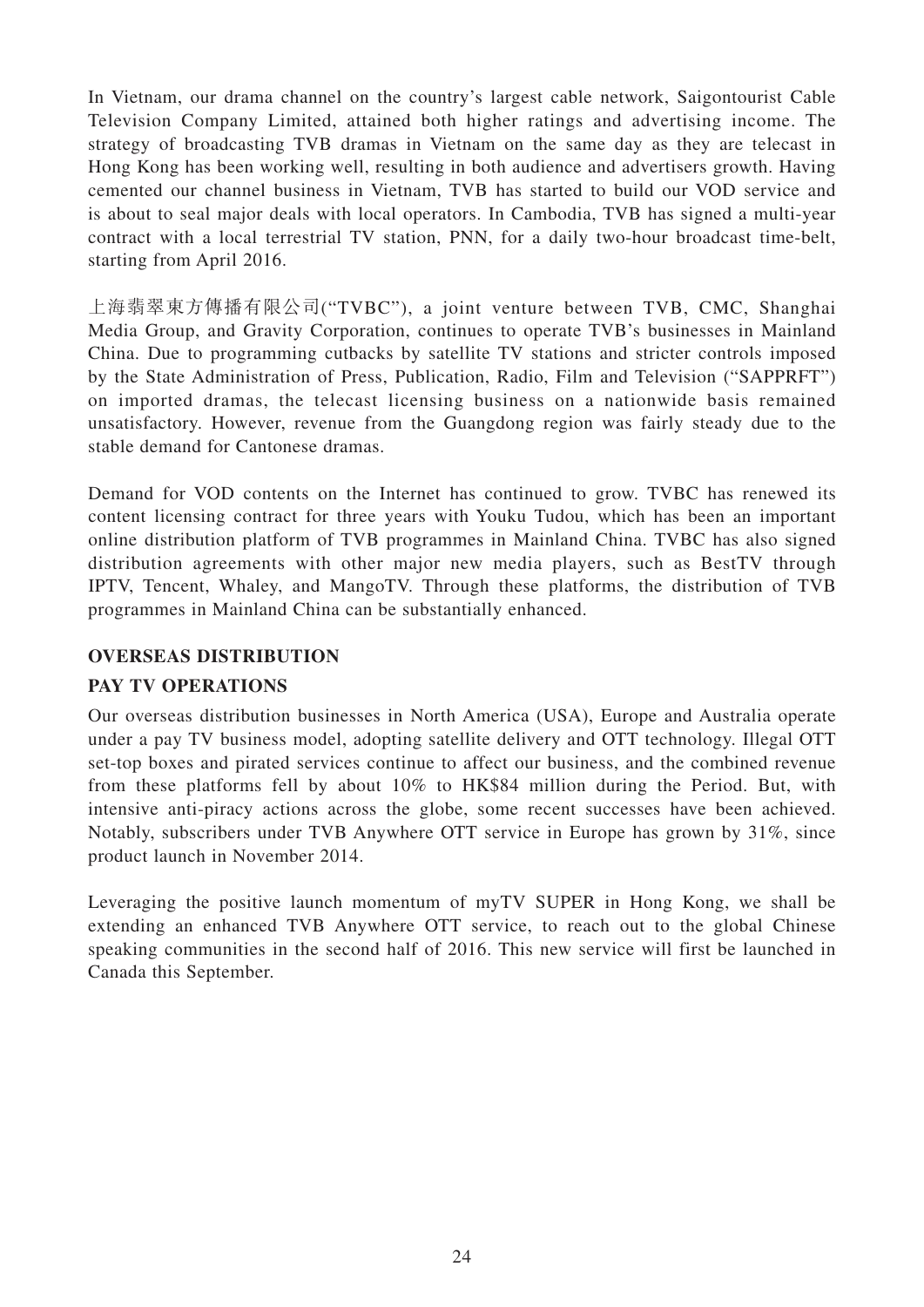## **CHANNEL OPERATIONS**

Total revenue for TVB8 and Xing He channels dropped by 18% to HK\$46 million during the Period which can be attributed to the stagnant Malaysian economy and the depreciation of the Ringgit. Nonetheless, we completed an upgrade of these two channels to HD format, which was well received by our subscribers.

## **FINANCIAL REVIEW**

## **OPERATING RESULTS FOR THE PERIOD**

## **Continuing operations**

For the Period, the Group's continuing operations comprised Hong Kong TV broadcasting, Hong Kong digital new media, programme licensing and distribution, overseas pay TV operations, channel operations and other activities.

The Group recorded a revenue under continuing operations of HK\$1,964 million (2015: HK\$2,031 million), a decrease of 3%. Cost of sales amounted to HK\$961 million (2015: HK\$904 million), an increase of 6%. As a result, gross profit amounted to HK\$1,002 million (2015: HK\$1,126 million), a decrease of 11%. The gross profit percentage stood at 51% (2015: 55%).

Overall, revenue from the Hong Kong businesses reported a decline. Income from Hong Kong, comprising mainly advertising income from the terrestrial TV channels decreased due to the continued weak advertising market, extended from 2015. Revenue from programme licensing and distribution, which comprised mainly of licensing revenue from Malaysia and Singapore, remained steady. After final settlement of the dispute with a major online operator in Mainland China, a licence revenue of HK\$82 million was booked during the Period.

Cost of sales increased from HK\$904 million to HK\$961 million, an increase of 6%. Included in cost of sales were the cost of programmes and film rights which amounted to HK\$713 million (2015: HK\$658 million), an increase of 9% which was mainly contributed by the extended broadcast of drama on Jade (Channel 81) into the weekends since May of last year.

Selling, distribution and transmission costs for the Period amounted to HK\$265 million (2015: HK\$270 million), a decrease of 2%. This decrease was attributed to a reduction in costs under TVBC due to a rationalisation of its business structure, but was offset by an increase in costs due to the launch of myTV SUPER service during the Period.

General and administrative expenses for the Period amounted to HK\$451 million (2015: HK\$396 million), an increase of 14% which was mainly due to the launch of myTV SUPER service during the Period and additional provision for impairment loss on certain overseas trade receivables.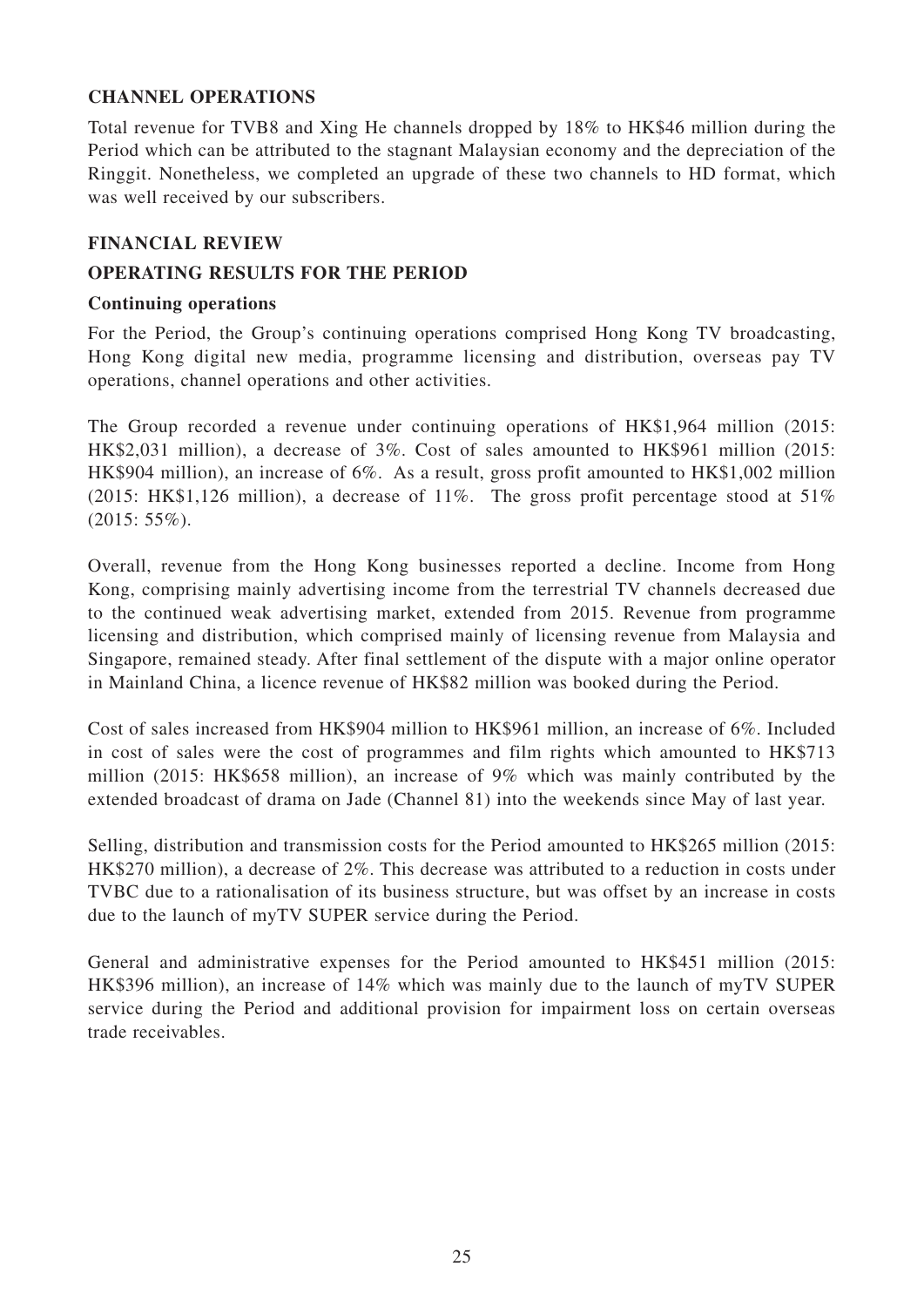TVB Network Vision, the Group's associate engaging in pay TV business in Hong Kong continues to operate, amid at a lower scale as its subscribers are being migrated to myTV SUPER service. As the Group continues to support the operations of TVB Network Vision, an impairment loss of HK\$15 million (2015: HK\$654 million) on related receivables was recognised during the Period.

Due to lower contribution from Hong Kong TV broadcasting this Period, a lower income tax of HK\$54 million was charged (2015: HK\$65 million), a decrease of 16%. Whilst the profits tax rate for Hong Kong remains at 16.5%, the Group's major subsidiaries operate in overseas countries whose effective rates vary from 0% to 41%.

Overall, the Group's profit attributable to equity holders for continuing operations amounted to HK\$231 million (2015: a loss of HK\$278 million).

## **Discontinued operations**

On 10 March 2016, the Group completed the disposal of its remaining 47% equity interest in Liann Yee Group for a cash consideration of NT\$4,343 million (approximately HK\$1,021 million). A gain on disposal of HK\$78 million was taken up in the Period. Upon this disposal, the Group does not have any further interest in the Liann Yee Group. Details of this disposal were set out in Note 13(b) to the condensed consolidated financial information.

## **Earnings per share**

Overall, the Group's profit attributable to equity holders for continuing and discontinued operations for the Period totalled HK\$302 million (2015: HK\$1,148 million), a decrease of 74%, giving a basic and dilute earnings per share from continuing and discontinued operations of HK\$0.69 (2015: HK\$2.62).

## **UPDATE ON FULL YEAR 2016 OUTLOOK**

By way of guidance, Management would like to update of certain matters as provided in the Announcement of 2015 Annual Results for the year ending 31 December 2016 as follows:

- The Hong Kong advertising market had under-performed during this Period when compared with the same period last year, as the market consolidation continues.
- With the recent conclusion of the Rio 2016 Olympic Games, the broadcast had given rise to an estimated under-recovery of costs in the region of HK\$150 million, as previously anticipated.
- The launch of the OTT service in Hong Kong under the brand name of myTV SUPER has progressed very well in accordance to plan. Since launch, the number of myTV SUPER users has exceeded 610,000. We are on target to achieve 1.4 million users by November 2017, the Company's 50<sup>th</sup> anniversary.
- With the positive launch momentum in Hong Kong, an OTT service under the brand name of TVB Anywhere shall be extended to overseas markets within 2016.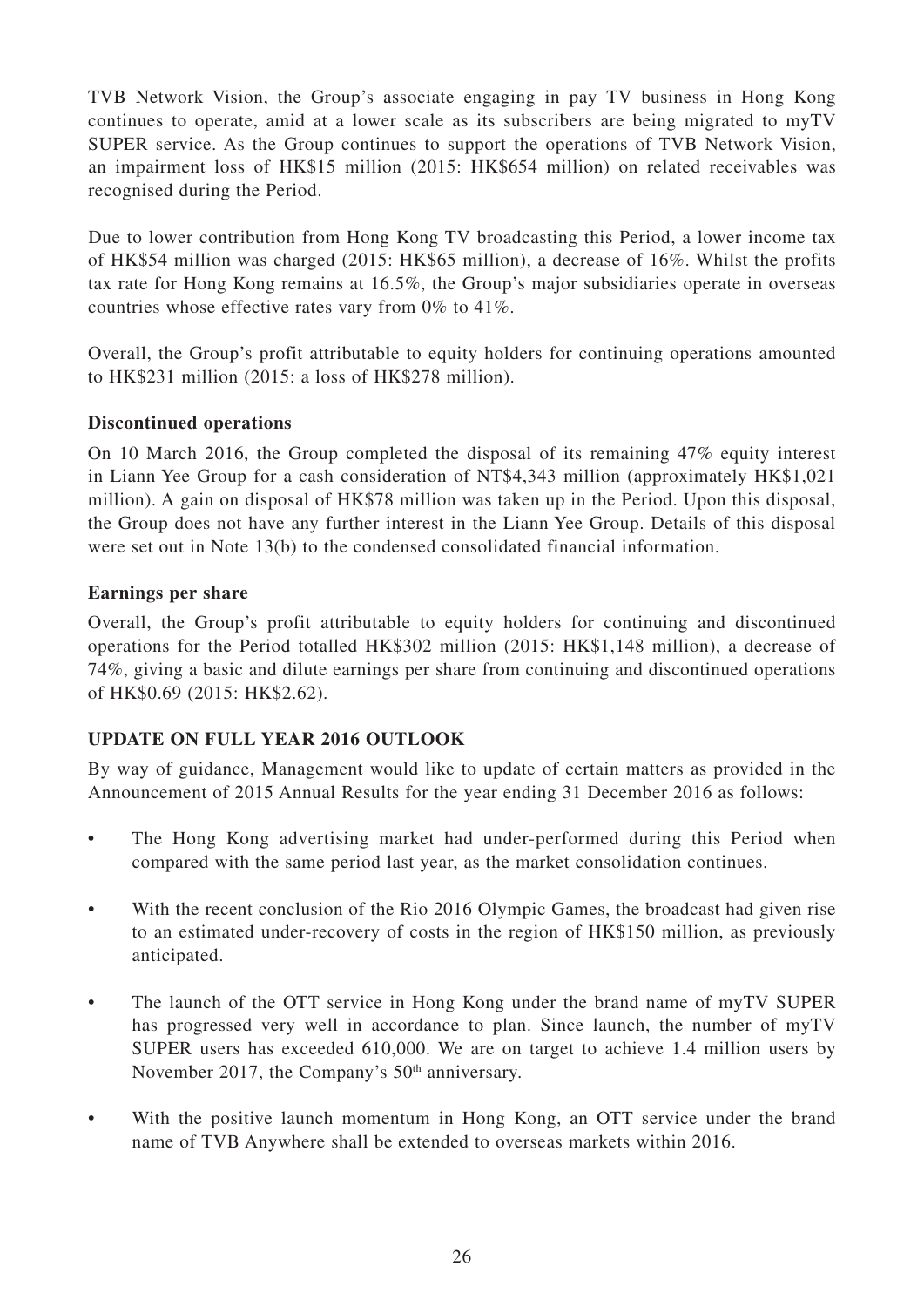## **LIQUIDITY, FINANCIAL RESOURCES AND CAPITAL STRUCTURE**

The Group's financial position remains strong. At 30 June 2016, total equity stood at HK\$7,312 million (31 December 2015: HK\$7,836 million).

The Group had unpledged bank deposits and cash balances of HK\$2,578 million at 30 June 2016 (31 December 2015: HK\$2,817 million), a decrease of 8%. About 44% of the unpledged bank deposits and cash balances were maintained in overseas subsidiaries for their daily operations. Unpledged bank deposits and cash balances held by the Group were denominated mainly in Hong Kong dollars, US dollars, New Taiwan dollars and Renminbi. Cash not immediately required for operations was placed as time deposits and used in purchase of bonds.

During the Period, the Group has invested in an associate holding an investment in Shaw Brothers Holdings Limited, a Hong Kong listed company engaging in movie and entertainment related businesses.

Trade receivables from third parties amounted to HK\$1,131 million (31 December 2015: HK\$1,381 million) decreased by 18% over the last year end. Seasonal variation attributable to a lower level of billing to customers in the first half of the year, when compared with the second half of the year, explained the decrease. Special provision has been made, where appropriate, to cover any potential bad and doubtful debts.

Subsequent to the end of the reporting period, on 29 July 2016, the Group entered into an agreement, pursuant to which the Group agreed to dispose of Neihu building in Taiwan at a consideration of NT\$4,000 million (representing approximately HK\$961 million). This building was classified as "Non-current asset held for sale" in the condensed consolidated statement of financial position. After this disposal, the Group continues to hold certain property assets on Bade Road, Taipei which shall be disposed of in due course should suitable opportunity arises.

The Group's net current assets amounted to HK\$5,012 million (31 December 2015: HK\$5,622 million), a decrease of 11%. The current ratio, expressed as the ratio of current assets to current liabilities, was 7.7 at 30 June 2016 (31 December 2015: 8.8).

During the Period, the Group had fully repaid its bank borrowings.

At 30 June 2016, bank deposits of HK\$2 million (31 December 2015: HK\$2 million) were pledged to secure banking facilities granted to certain subsidiaries of the Group.

At 30 June 2016, the Group had capital commitments totalling HK\$183 million (31 December 2015: HK\$166 million), an increase of 10%.

## **FINANCIAL GUARANTEES**

At 30 June 2016, there were guarantees given to banks amounting to HK\$8 million (31 December 2015: HK\$7 million) for banking facilities granted to an investee company.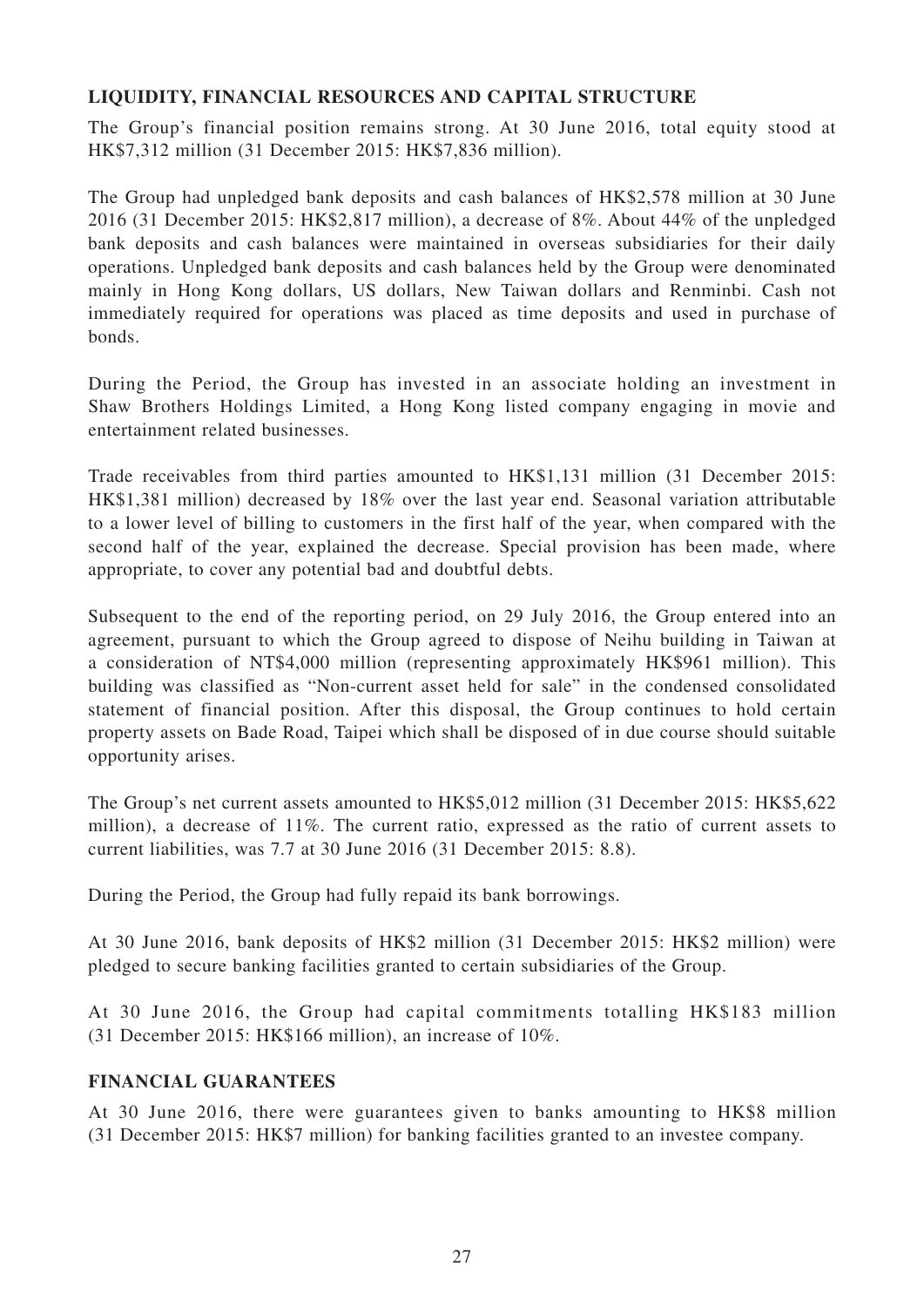## **EXPOSURE TO FLUCTUATIONS IN EXCHANGE RATES AND RELATED HEDGES**

The Group's foreign currency exposures comprise trading and non-trading foreign currency translation exposures. Foreign exchange trading exposures mainly arise from trade receipts from overseas customers.

The Group is also exposed to currency fluctuation on translation of the accounts of overseas subsidiaries and also on the repatriation of earnings and loans. In order to mitigate the potential impact of currency movement, the Group closely monitors its foreign exchange exposures and uses suitable hedging arrangements against significant foreign currency exposures, where necessary. No forward exchange or hedging contract was entered into by the Group during and at the end of the Period.

## **HUMAN RESOURCES**

As of 30 June 2016, the Group employed a total of 4,213 full-time employees (31 December 2015: 4,221), including contract artistes and staff in overseas subsidiaries. This figure excluded directors and freelance workers.

For employees in Hong Kong, different pay schemes apply to contract artistes, sales, and non-sales personnel. Contract artistes are paid either per show or per package of shows. Sales personnel are remunerated on commission-based schemes, while non-sales personnel receive monthly salaries. Discretionary bonuses may be awarded as an incentive for better performance. About 3% of the Group's manpower was employed in overseas subsidiaries and paid on scales and systems relevant to the respective localities and legislations.

The Group does not operate any employee share-option scheme.

The Group periodically organises seminars, courses, and workshops on subjects of technical interests, such as industrial safety, management skills, and other relevant topics, either in-house or with other vocational institutions. Apart from training sponsored by the Company, employees may also enrol in other courses on their own initiatives.

## **PURCHASE, SALE OR REDEMPTION OF THE COMPANY'S LISTED SECURITIES**

During the Period, the Company had not redeemed, and neither had the Company nor any of its subsidiaries purchased or sold any of the listed securities of the Company.

## **COMPLIANCE WITH CORPORATE GOVERNANCE CODE**

The Company has adopted the TVB Corporate Governance Code as its own code on corporate governance.

The Company was in compliance with the code provisions of the Corporate Governance Code as set out in Appendix 14 of the Rules Governing the Listing of Securities on The Stock Exchange of Hong Kong Limited during the Period.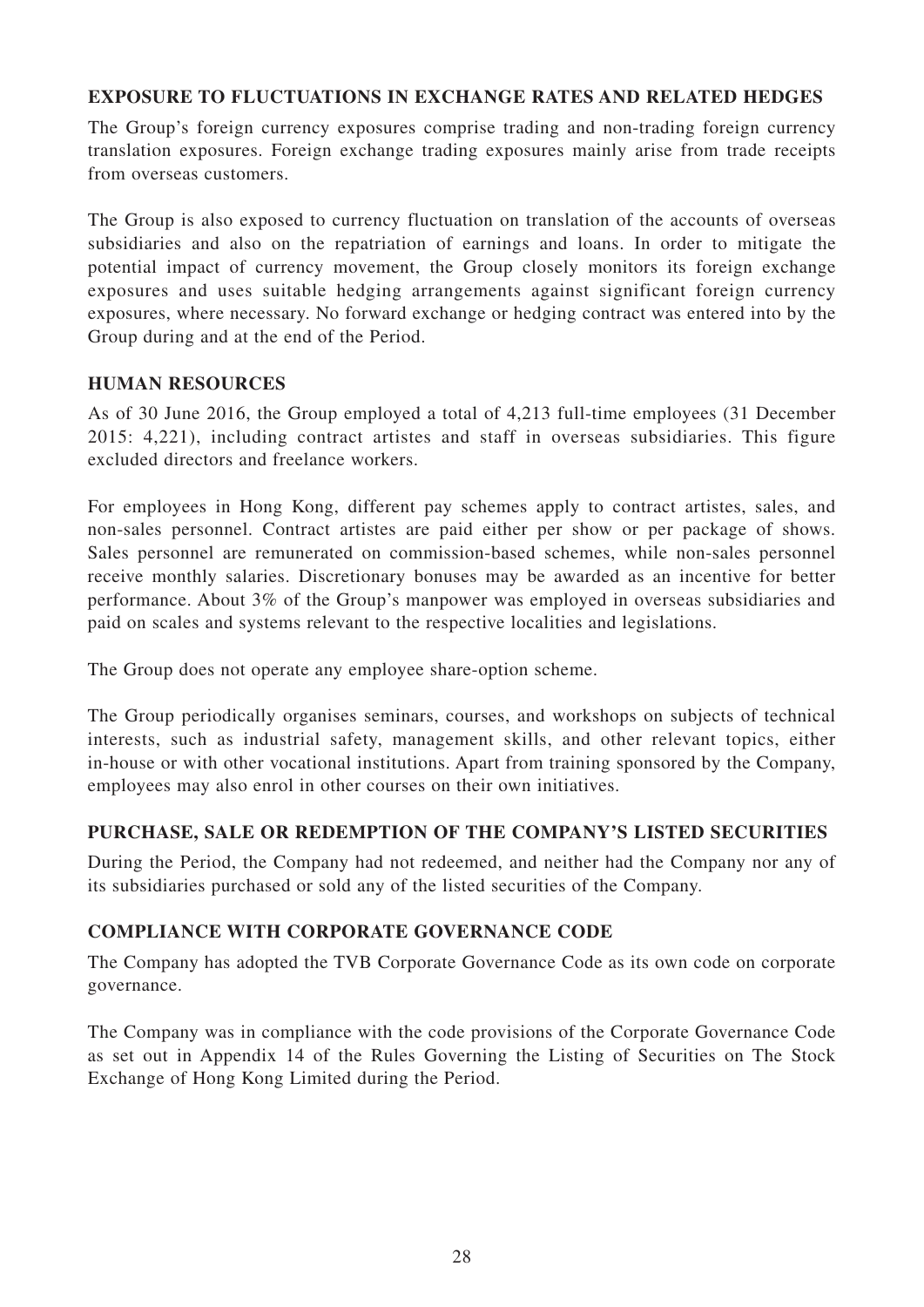## **COMPLIANCE WITH MODEL CODE FOR SECURITIES TRANSACTIONS BY DIRECTORS OF LISTED ISSUERS**

The Company has adopted the Model Code for Securities Transactions by Directors of Listed Issuers set out in Appendix 10 of the Rules Governing the Listing of Securities on The Stock Exchange of Hong Kong Limited ("Model Code"), as amended from time-to-time, as the code for Directors and members of Senior Management in their dealings in the securities of the Company.

Mr. Harvey Chang Hsiao Wei, who resigned as an Alternate Director to Mr. Chen Wen Chi, a Non-executive Director of the Company on 22 April 2016, confirmed, following specific enquiries by the Company, that he had complied with the Model Code throughout the period between 1 January 2016 and 21 April 2016.

Mr. Jonathan Milton Nelson, who resigned as a Non-executive Director of the Company on 7 June 2016, confirmed, following specific enquiries by the Company, that he had complied with the Model Code throughout the period between 1 January 2016 and 6 June 2016.

Ms. Jessica Huang Pouleur who ceased to act as an Alternate Director to Mr. Jonathan Milton Nelson upon his resignation on 7 June 2016, confirmed, following specific enquiries by the Company, that she had complied with the Model Code throughout the period between 1 January 2016 and 6 June 2016.

All other Directors and members of Senior Management confirmed, following specific enquiries by the Company, that they had complied with the Model Code throughout the Period.

## **REVIEW OF INTERIM RESULTS**

The condensed consolidated financial information for the Period has not been audited, but has been reviewed by PricewaterhouseCoopers, the external auditor of the Company. The Audit Committee of the Company has reviewed with Management the accounting principles and practices adopted by the Group and discussed financial reporting matters, including a review of the unaudited condensed consolidated financial information and the interim report for the Period.

## **INTERIM DIVIDEND**

The Board has declared the payment of an interim dividend of HK\$0.60 per share for the 438,000,000 ordinary shares in issue in respect of the Period. The interim dividend will be paid in cash to shareholders whose names are recorded on the Register of Members of the Company on 22 September 2016. The dividend warrants will be despatched to shareholders on 4 October 2016.

## **CLOSURE OF REGISTER OF MEMBERS**

The Register of Members of the Company will be closed from Wednesday, 21 September 2016 to Thursday, 22 September 2016, both dates inclusive, for the purpose of determining shareholders' entitlement to the interim dividend. During the said book close period, no transfer of shares will be registered. In order to qualify for entitlement to the interim dividend, all share transfer documents accompanied by the relevant share certificates must be lodged with the Company's Share Registrars, Computershare Hong Kong Investor Services Limited, Shops 1712-1716, 17th Floor, Hopewell Centre, 183 Queen's Road East, Wan Chai, Hong Kong, for registration not later than 4:30 p.m. on Tuesday, 20 September 2016.